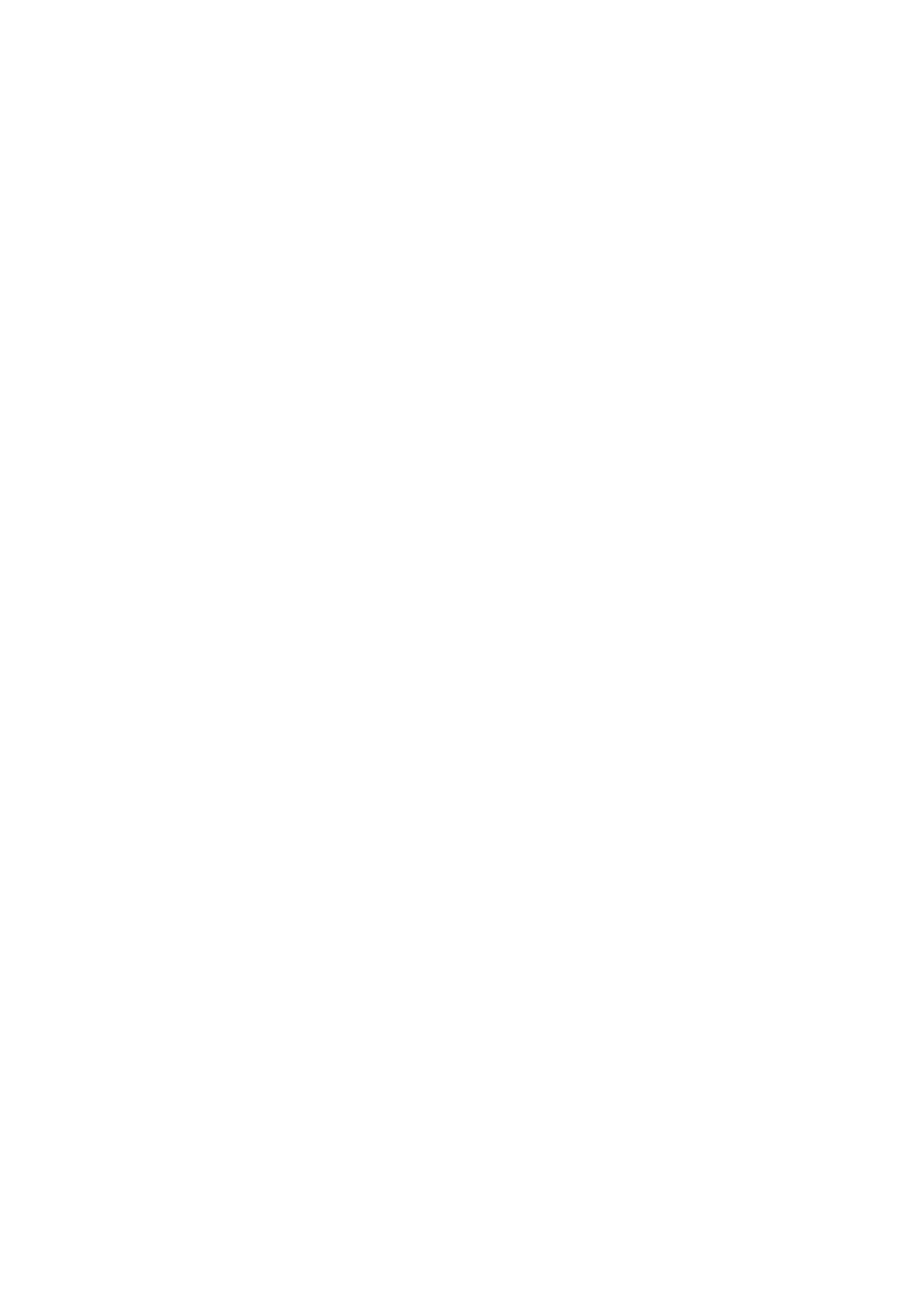# Innihaldsyvirlit / *Contents*

|                                                                  | Síða / Page |
|------------------------------------------------------------------|-------------|
| Partafelagsupplýsingar / Company information                     | 4           |
| Roknskaparátekning / Management statement                        | 5           |
| Høvuðstøl og lyklatøl / Highlights and ratios                    | 6           |
| Ársfrásøgn / Annual report                                       | 7           |
| Nýttur roknskaparháttur / Accounting policies                    | 11          |
| Atekning frá óheftum grannskoðara / Independent Auditor's Report | 15          |
| Rakstrarroknskapur / Income statement                            | 17          |
| Fíggjarstøða / Balance sheet                                     | 18          |
| Peningastreymsyvirlit / Cash flow analysis                       | 20          |
| Notur / Notes                                                    | 21          |
| Leiðslan í Magn / Management of Magn                             | 26          |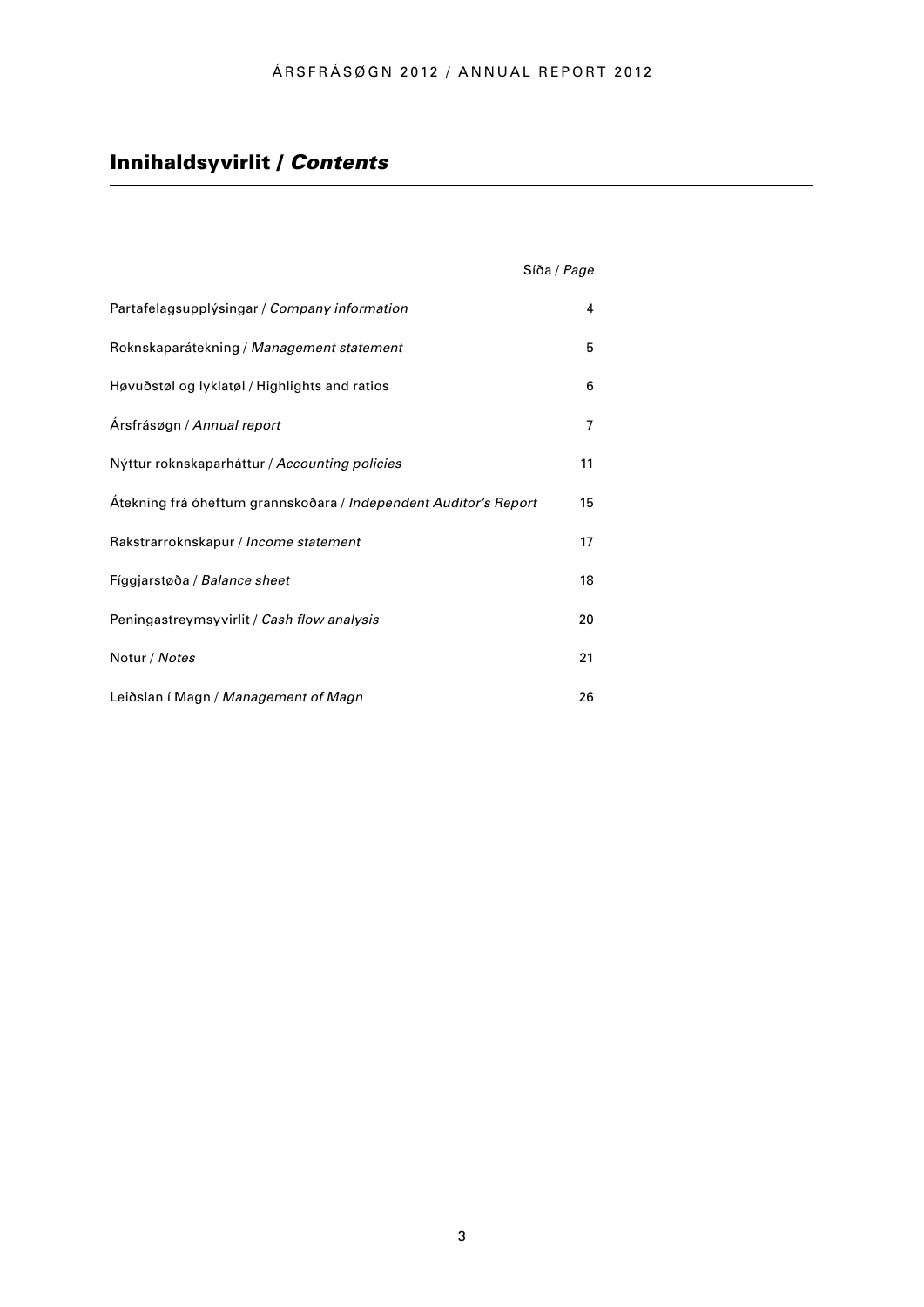# Partafelagsupplýsingar / *Company Information*

## Felagið / *Company*

P/F Magn Vestara Bryggja 10 100 Tórshavn P/F Reg. nr. 200 Heimstaðarkommuna / *Domicil municipality:* Tórshavn

## Nevnd / *Board of Directors*

Christian Nagata, formaður / *Chairma*n Guðmundur Ø. Þórðarson, næstformaður / *Vice Chairman*  Jens M. Rasmussen, nevndarlimur / *Member of the Board*

## Stjórn / *Management*

Hendrik Egholm, stjóri / *Managing Director*

## Grannskoðan / *Auditors*

**JANUAR P/F**  Løggilt Grannskoðanarvirki / *State Authorized Public Accountants*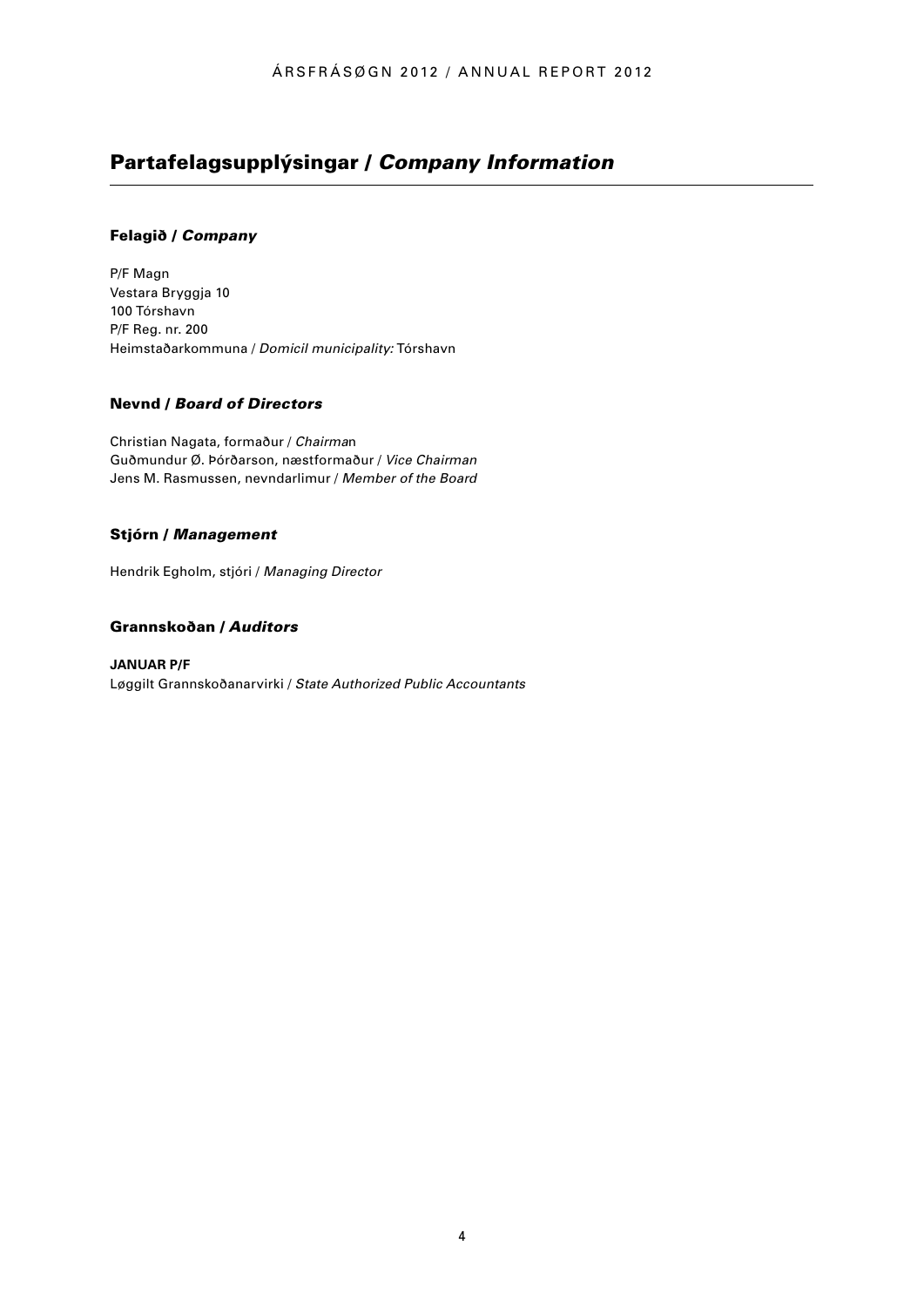# Roknskaparátekning / *Management statement*

Hervið verður ársfrásøgn fyri 2012 løgd fram. Ársfrásøgnin er gjørd samsvarandi ásetingunum í ársroknskaparlógini fyri stórar fyritøkur í flokki C og viðtøkum felagsins.

Tað er okkara fatan, at nýttur roknskaparháttur er hóskandi og at hann tryggjar, at ársfrásøgnin gevur eina rættvísandi mynd av ognum, skyldum, fíggjarligu støðuni, úrsliti av virksemi og peningastreymi felagsins.

Ársfrásøgnin verður løgd fyri aðalfundin, og mælt verður til at góðkenna hana.

The 2012 Annual Report is made according to the Faroese Financial Statements Act, and it fulfils the requirements for big companies in class C.

We find the accounting policies appropriate and we are convinced that they ensure that the annual report displays a true and fair view of the company's assets and liabilities, financial position, profit/loss, and cash flow.

The annual report will be presented to the annual meeting with a recommendation for approval.

Tórshavn, tann  $/3/5$  2013

Stiór

Hendrik Egholm stjóri / *Managing Director*

Nevnd / *Board of Directors* 

Christian Nagata formaður / *Chairman*

Guðmundur Þórðarson næstformaður / *Vice Chairman* 

Jens Memhard Rasmussen

nevndarlimur / *Member of the Board* Góðkent á aðalfundi, tann // 3/5 2013 *Approved at board meeting* 

Fundarstjóri / *Chairman of the meeting*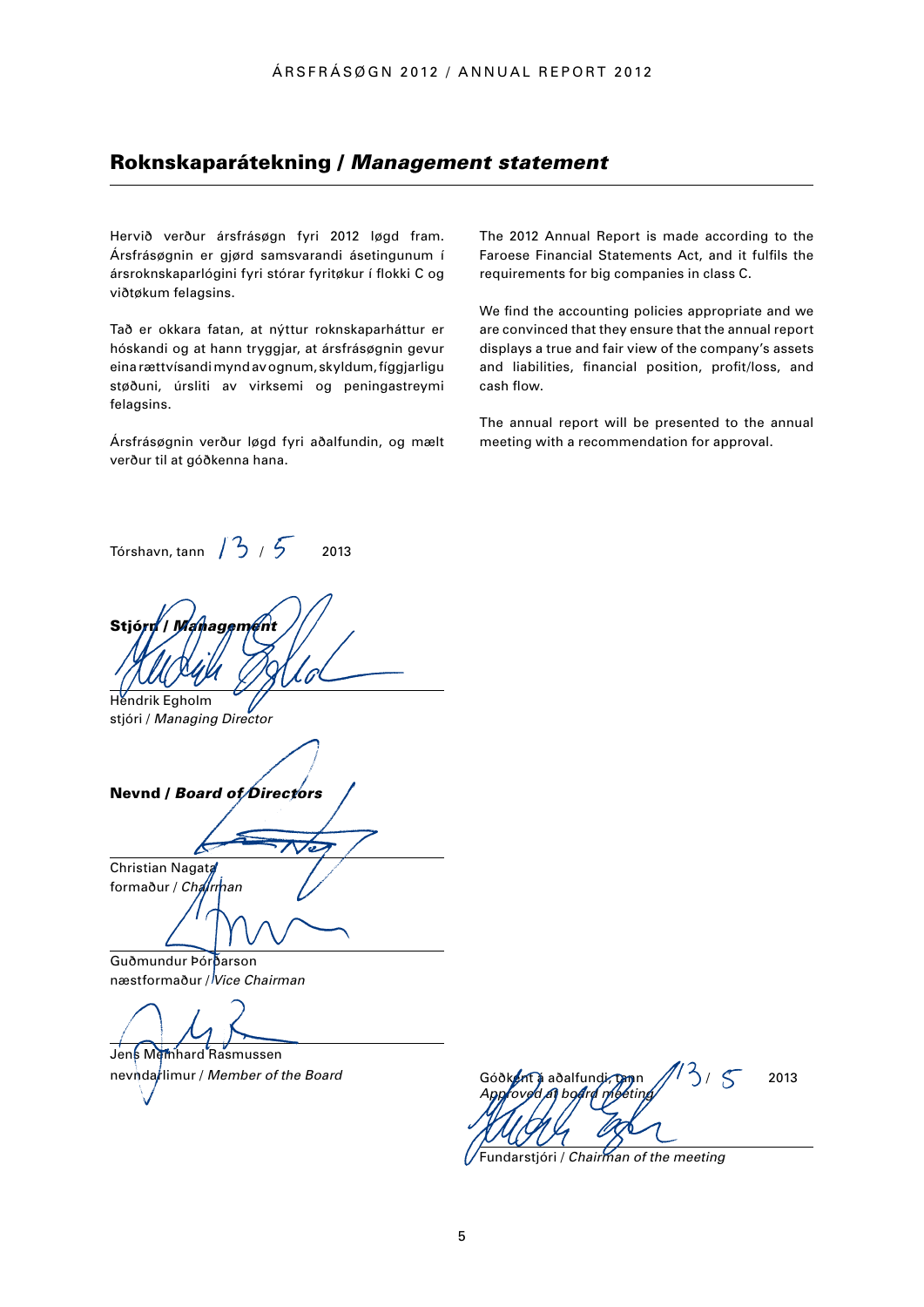# Høvuðstøl og lyklatøl / *Highlights and ratios*

| Rakstur / <i>Profit and loss account</i> (MIn kr.)                   | 2012  | 2011  | 2010  | 2009  | 2008  |
|----------------------------------------------------------------------|-------|-------|-------|-------|-------|
| Nettosøla / Net turnover                                             | 779,9 | 664,9 | 690,7 | 528,9 | 774,3 |
| Rakstrarvinningur / Profit before financial items                    | 33,9  | 31,0  | 29,1  | 24,0  | 17,9  |
| Úrslit áðrenn skatt / Profit before tax                              | 24,8  | 20,6  | 22,6  | 12,4  | 1,1   |
| Partafelagsskattur / Company tax                                     | 5,5   | 4,0   | 5,5   | 3,7   | 0,8   |
| Ársúrslit / Profit after tax                                         | 19,4  | 16,6  | 17,0  | 8,8   | 0,2   |
| Fíggjarstøða / Balance sheet (Mln kr.)                               |       |       |       |       |       |
| Støðisogn / Fixed assets                                             | 218,0 | 221,7 | 216,9 | 227,8 | 238,7 |
| Umferðarfæ í alt / Current assets                                    | 121,3 | 110,2 | 91,4  | 94,5  | 74,7  |
| Aktiv íalt / Total assets                                            | 339,3 | 331,9 | 308,3 | 322,3 | 313,4 |
| Eginpeningur / Net capital                                           | 144,9 | 125,5 | 113,9 | 100,4 | 93,7  |
| Onnur lyklatøl / Other key ratios                                    |       |       |       |       |       |
| Rakstraravkast / Profit ratio <sup>1)</sup>                          | 4,3   | 4,7   | 4,2   | 4,5   | 2,3   |
| Ognaravkast / Return on the total capital <sup>2)</sup>              | 10,0  | 9,4   | 10,5  | 7,5   | 5,9   |
| Eginpeningsavkast / Return on net capital <sup>3)</sup>              | 13,4  | 13,2  | 14,9  | 8,7   | 0,2   |
| Gialdførisevni / Liquidity ratio <sup>4)</sup>                       | 1,4   | 1,2   | 1,4   | 1,3   | 1,1   |
| Trygdarevni / Share of the net capital <sup>5)</sup>                 | 42,7  | 37,8  | 36,9  | 31,2  | 29,9  |
| Vinningsbýtisprosent / Dividends in percent <sup>6)</sup>            | 0,0   | 3,8   | 3,0   | 2,0   | 0,0   |
| Lønarútreiðslur / Salaries and wages                                 | 33,0  | 30,0  | 29,1  | 28,6  | 32,8  |
| Iløgur í støðisogn / Investment in fixed assets                      | 11,0  | 19,2  | 5,0   | 4,4   | 5,0   |
| Arsverk í miðal / Number of employees, average                       | 77    | 72    | 70    | 70    | 82    |
| Søla av oljuvørum/ Sales of oil products (1000 tons/m <sup>3</sup> ) | 100   | 94    | 138   | 130   | 138   |

1) Rakstrarvinningur / Nettosøla x 100 / *Profit before financial items / net turnover x 100* 

2) Úrslit eftir rentuinntøkur / aktiv í alt x 100 / *Profit before tax and financial expenses / Total assets x100* 

3) Ársúrslit / Eginpeningur x 100 / *Profit after tax / Net capital x 100* 

4) Umferðarfæ / stuttfreistaða skuld / *Current assets / short-term debt* 

5) Eginpeningur / aktiv í alt x 100 / *Net capital / Total assets x 100* 

6) Vinningsbýti / Eginpeningur áðrenn vinningsbýti x 100 / *Dividends / net capital before dividend x 100*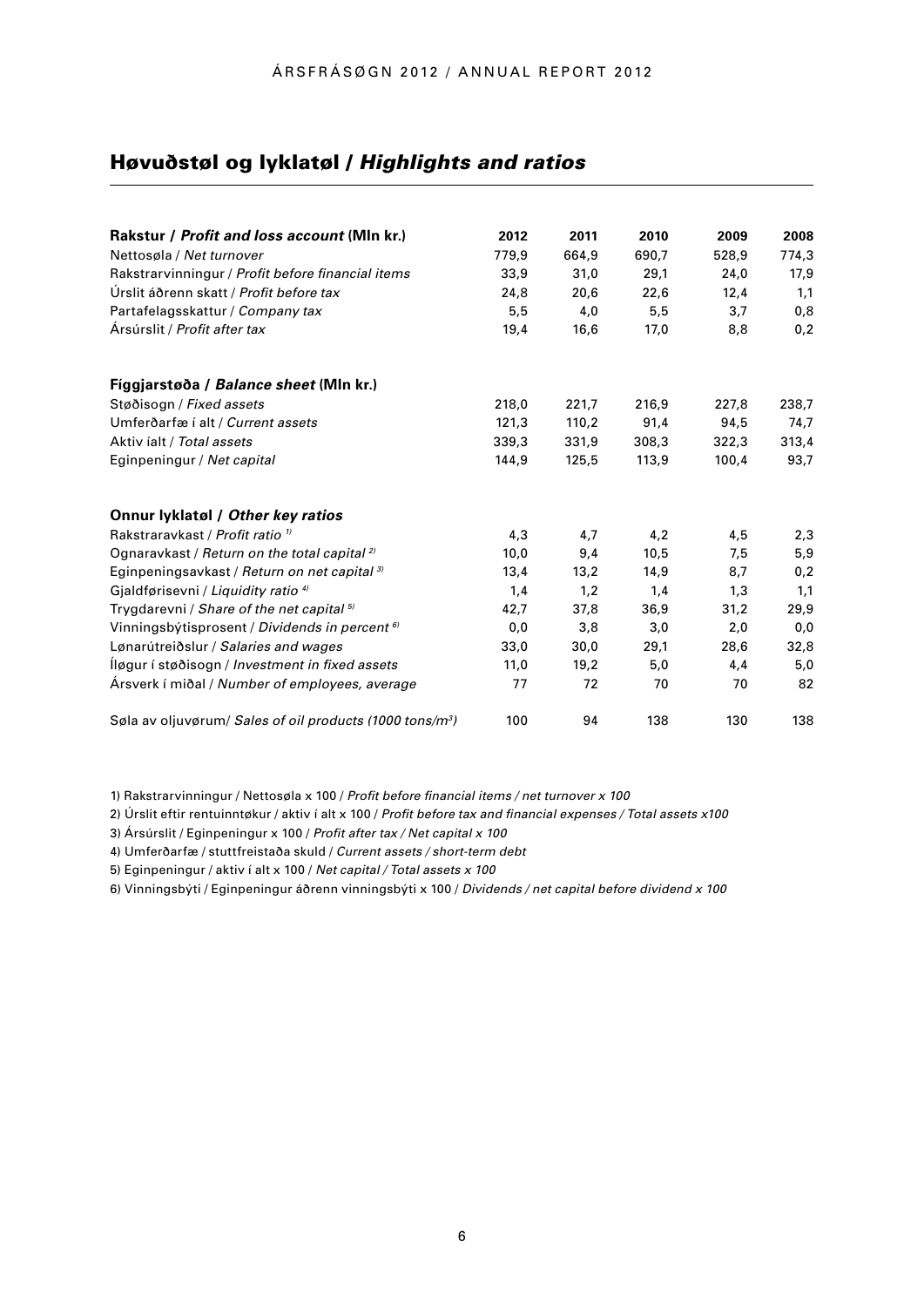#### **P/F Magn**

Felagsins virksemi er at tryggja Føroyum og føroyingum orku. Hetta fyrst og fremst við at selja brenniolju til sethús, virki, akfør og skip, umframt smyrjiolju og allar vanligar tænastur og tænastulutir til miðstøðuhita. Eisini orkusparandi kondensketlar, hitapumpur og sólorkuskipanir. 11 bensinstøðir verða riknar undir Magn navninum.

Umframt høvuðsskrivstovu í Tórshavn, eru deildarskrivstovur í Klaksvík og á Tvøroyri. Magn hevur oljuog aðrar goymslur í Tórshavn, Nólsoy og Klaksvík. Felagið eigur tanga-, vøru- og lastbilar, sum hvønn dag lata olju til skip, virkir og húsarhald kring alt landið. Harumframt rekur Magn eina landsumfatandi hitatænastu.

Okkara missión, visión og virðir eru okkara leiðistjørnur fyri tí, sum starvsfólk okkara gera, og tí vit lova kundum, eigarum og samfelagnum sum heild.

Okkara missión er "Vit tryggja tær orku".

Okkara visión er "Vit vilja upplivast sum Føroya besti orkuveitari".

Okkara virðir eru:

- Kundin í fokus
- Vitan og førleiki leingi livið
- Skjótt er gott
- Gleði gevur megi

#### **Fíggjarliga gongdin**

Avlopið í 2012 gjørdist 19,4 mió kr. eftir skatt. Hetta er ein framgongd uppá 2,8 mió. kr. sammett við úrslitið í 2011. Sølan tilsamans var 779,9 mió. kr. ímóti 664,9 mió. kr. í 2011.

Rakstrarvinningurin í 2012 var nakað betri enn í 2011. Orsøkirnar til framgongdina í rakstrarvinninginum eru fleiri. Seldu nøgdirnar av gassolju vóru munandi hægri enn væntað, lutvíst orsakað av hægri eftirspurningi og lutvíst orsakað av øktum marknaðarpørtum. Marknaðarstøðan er sum heild eisini styrkt.

Magn hevur gott gjaldføri, hóast íløgurnar í 2012 eisini vóru óvanliga høgar. Keyp av bensinstøð í Miðvági og nýggj fíggjarskipan til støðir okkara eru høvuðsorsøkir til høgu íløgurnar.

#### **P/F Magn**

The company's purpose is to supply energy to the Faroes and the Faroese. First and foremost by selling fuels to households, the industry, vehicles and ships. But also by selling energy related products and services such as lubricant and standard central heating services and parts. The latter include energy saving condensing boilers, heating pumps and solar energy systems. Eleven service stations operate under the Magn brand.

In addition to the main office in Tórshavn, there are regional branches in Klaksvík and Tvøroyri. Magn has oil depots and other storage facilities in Tórshavn, Nólsoy, and Klaksvík. The company owns a fleet of road tankers, vans, and trucks operating daily to fuel ships, the industry, and households throughout the Faroes. Furthermore Magn also boasts a nationwide "heating service" – a subscription heating equipment maintenance service.

Our mission, vision and values guide all our employees' work as well as our commitments to our customers, to our shareholders and to society as a whole.

Our mission is "We secure your energy".

Our vision is "We want to be perceived as the best energy supplier in the Faroes".

Our values are:

- The customer is the focus
- Wisdom and competency always
- Quick is good
- Happiness brings strength

#### **Finances**

The 2012 net profit was MDKK 19.4. This means that net profits increased roughly MDKK 2.8 compared to 2011. Sales totalled MDKK 779.9 against MDKK 664.9 in 2011.

Operating profits are slightly better than in 2011. There are many reasons for this increase. Gas oil sales were much higher than expected, partly due to increases in demands, partly due to increased marked shares. In general our market position has strengthened.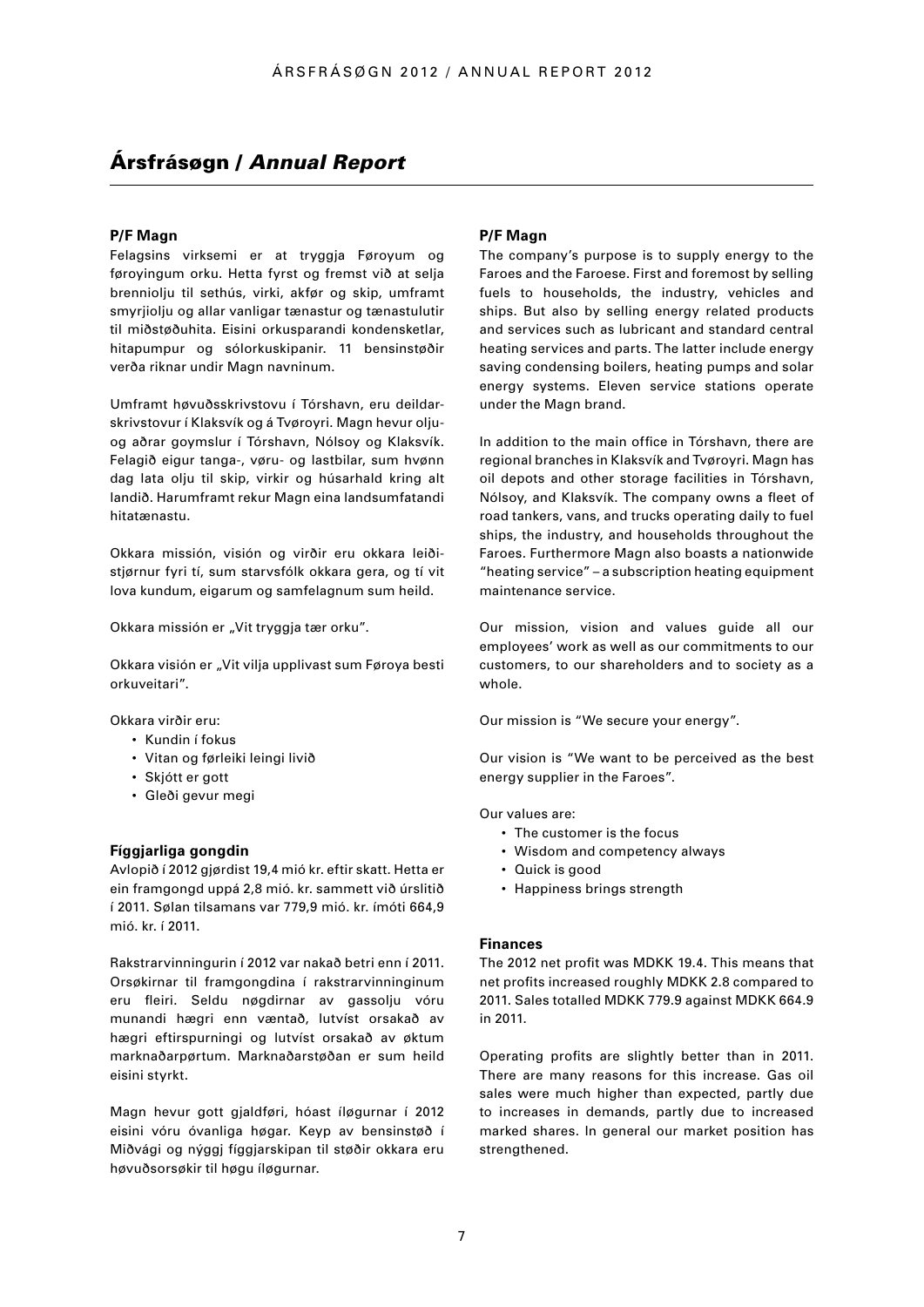Aftur í ár kann Magn staðfesta tap upp á vinnukundar, herundir serliga skipakundar. Tapið er nakað hægri enn síðsta ár. Felagið arbeiðir við miðvísari skuldarastýring fyri at minka um váðan og tapini, men samfelagsbúskaparliga støðan í 2012 gjørdi hetta arbeiði trupult.

Við framgongd á fleiri økjum, metir leiðsla felagsins, at endaliga úrslitið fyri 2012 er nøktandi.

#### **Formlig viðurskifti**

Síðani apríl 2009 hevur felagið borið navnið P/F Magn. P/F Magn hevur avtalu við Shellsamtakið um at umboða dygdargóðu Shell oljurnar í Føroyum.

#### **Marknaðarviðurskifti**

Felagið metir, at marknaðarpartarnir á bensini, diesel og gassolju eru hækkaðir eitt vet í mun til 2011.

Í 2010 økti Magn um sítt virksemi, til eisini at umfata sølu av ketlum, hitapumpum og sólorku-skipanum. Hetta var ein liður í arbeiðinum at gerast eitt Orkuhús, ið eisini veitir vøru og tænastur í sambandi við alternativa orku. Hetta virksemi helt fram í 2012, og tað gav eitt nøktandi úrslit.

Í november 2012 keypti Magn Magnstøðina 'Myllan' í Miðvági. Mett verður, at marknaðarstøðan hjá Magn verður styrkt av hesum keypi.

#### **HTU (Heilsa, Trygd og Umhvørvi)**

Virksemið hjá Magn krevur, at øll heilsu-, trygdar-, og umhvørvisviðurskifti verða tikin í størsta álvara. Okkara krøv til heilsu, trygd og umhvørvi eru strong, og virka framvegis í stóran mun, sum tá ið fyritøkan var partur av Shell samtakinum.

Á summum økjum eru trygdarkrøvini herd, og nýggjar mannagongdir settar í verk. Tað er eitt aðalmál at tryggja, at eingin kemur til skaða av okkara ávum, og at okkara virksemi er til minst møguligan skaða á umhvørvið. Magn hevur tessvegna fastar og strangar mannagongdir fyri øll arbeiði, har váði er. Felagið hevur fastar mannagongdir um óhapp henda, bæði fyri felagið sjálvt, men eisini felags mannagongdir í samstarvi við onnur avvarandi, t d Tilbúgving Landsins og Effo. Ætlanin er, at Magn, Effo og Tilbúgving Landsins minst einaferð hvørt ár skulu hava felags venjing, við atliti til at venja mannagongdir tá óhapp henda, har dálkandi og vandamikil evni eru involverað.

In spite of the high level of investments made in 2012 Magn's liquidity is still good. Purchasing of the retail station in Miðvágur, and a new ERP system for our retail stations are the main reasons for higher than usual capital expenses.

In 2012 Magn sustained losses from industry customers, particularly ships. The losses are slightly higher than last year. In order to reduce risk and loss on bad debt, Magn has a high credit management focus, but the macro ecomomic conditions in 2012 had a negative impact.

Having noted progress in several areas, Magn's management considers the final 2012 result being satisfactory.

#### **Formal Aspects**

Since April 2009 the company has had the name P/F Magn. P/F Magn has an agreement with the Shell group about representing high quality Shell lubricants in the Faroes.

#### **Market Conditions**

The company estimates that its gasoline, diesel, and gas oil market shares have increased slightly in 2012 compared to 2011.

In 2010 Magn expanded its business to include sale of boilers, heat pumps and solar energy systems. This way Magn expanded its operation from the current product and service portfolio to include products and services relating to alternative energy. In 2012, Magn expanded this line of business and the results from the operation were satisfactory.

In November 2012, Magn purchased the retail station 'Myllan' in Miðvágur, thus strengthening the company's position in the region.

#### **HSSE (Health, Safety, Security, Environment)**

Due to Magn's operations health, safety, and environmental matters are a top priority. Our health, safety, security, and environmental standards are stringent and for the most parts remain the same as when the company was still a part of the Shell group.

In certain areas, safety and security requirements have been tightened further and new procedures have been put in place. It is a chief concern for us to ensure that we do not cause people any harm due to our operations and that the environmental impact from our activities shall always be well identified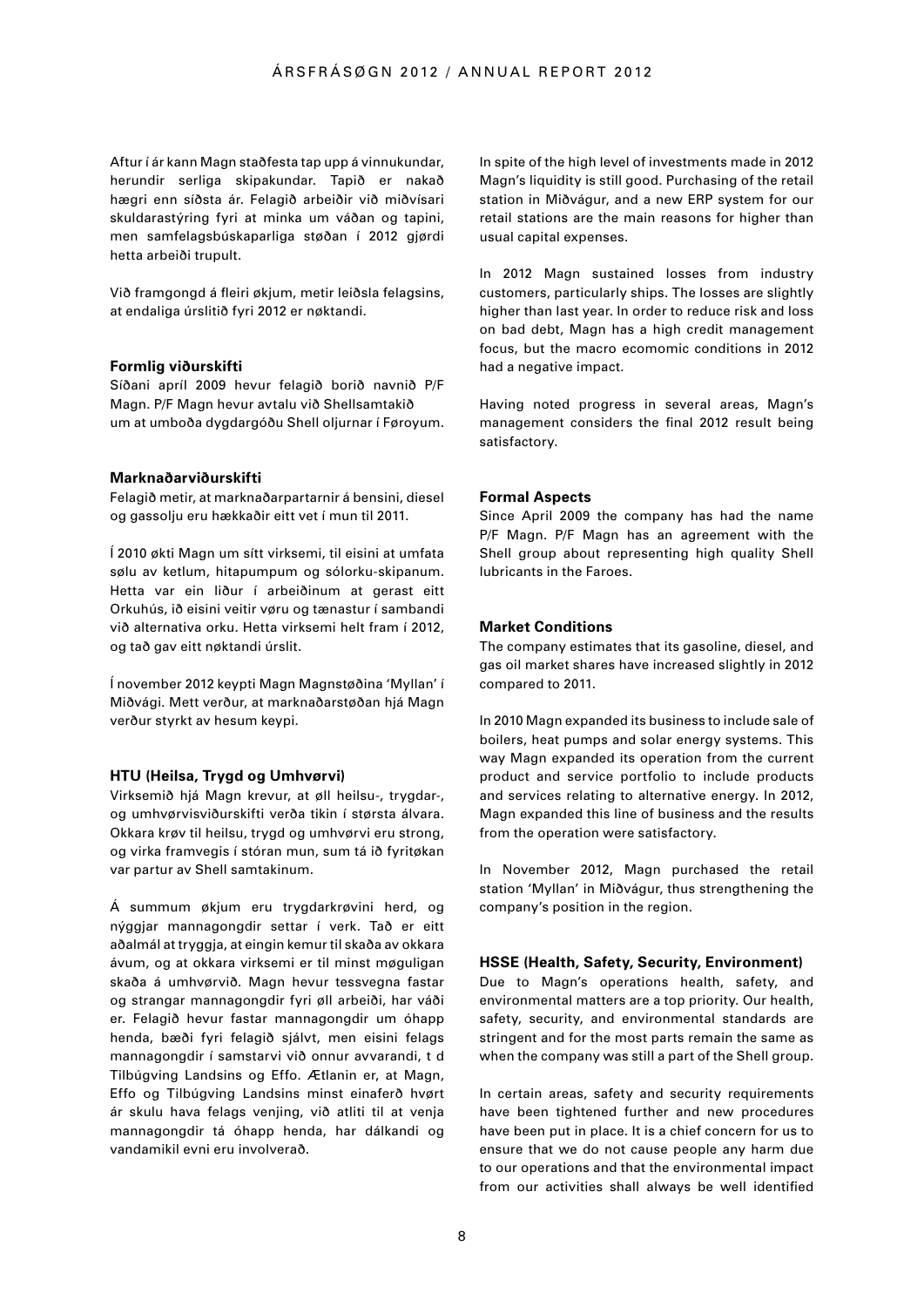#### **Rakstrargøgn**

Magn ger leypandi íløgur í nýggj rakstrargøgn til tess at gera raksturin av fyritøkuni so effektivan og tryggan sum gjørligt. Seinastu árini eru munandi íløgur gjørdar í m.a nýggja bensinstøð, umvæling av bensinstøðum, nýggjar tangabilar, nýggja goymsluskipan, nýggja ERP skipan, pumpur á bensinstøðum, rør og útbúnað á bensinstøðum og til smábátapumpur kring landið. Magn fylgir donskum lógum og reglum fyri reins og máting av øllum tangum á Magn bensinstøðunum, hóast hesar lógir og reglar ikki eru galdandi í Føroyum.

#### **Váðar**

Marknaðarliga er váðin serstakliga knýttur at prísum og treytum fyri sølu av oljuúrdráttum, búskaparligu støðuni í samfelagnum og serliga búskaparligu støðuni í fiskivinnuni. Hesi viðurskifti hava størstu ávirkan á úrslitið. Eisini er ein ávísur goymsluváði og valutaváði. Roynt verður at minka um goymsluváðan við at hava minst møguligt á goymslu, meðan valutaváðin verður stýrdur við at halda eitt vakið eyga við gongdini. Tað verða vanliga ikki nýtt serlig fíggjarlig amboð í hesum sambandi, tí mett verður, at váðin tó er lutfalsliga lágur í mun til fíggjarligu orku felagsins.

Magn hevur framhaldandi stórt fokus á skuldarar, og eftirlitið við skuldarum er munagott. Hetta fyri at minka sum mest um tapini. Váðin mótvegis serstakliga fiskivinnuni er sera stórur. Í londunum rundanum okkum verður olja vanliga ikki veitt fiskivinnuni uttan forútgjald. Hetta verður gjørt í Føroyum, og kredittíðin er vanliga long. Hetta hevur eisini ført við sær tap uppá skuldarar hjá Magn.

#### **Framtíðin**

Okkara mál er at hava leiðsluna í orkuvinnuni. Hetta gera vit við leypandi at dagføra og menna starvsfólk, vørur, tænastur og útbúnað okkara, tryggja kundum okkara eitt gott og kappingarført tænastustøði, samstundis sum vit vísa samfelagslig atlit. Hetta merkir eisini, at vit á Magn eru byrjað, og vilja halda áfram við, at leggja dent á eitt størri útboð av orkuloysnum, eisini innan alternativa orku.

Opinleiki, vitanarspjaðing og gott samskifti føra til bestu úrslitini. Bæði tá tað ræður um leiðslu og starvsfólk, og í viðurskiftum við okkara viðskiftafólk og alt samfelagið í síni heild.

Altjóða búskaparkreppan er ikki av enn. Støðan í føroyska búskapinum er tó sum heild góð samanborið við onnur lond. Men privata nýtslan er lutfalsliga lág,

and evaluated, in order to achieve a minimum impact on the environment. This is why Magn has fixed and strict procedures for all high risk activities. The Company has set out procedures to be followed in the case of accidents, both internal procedures and joint external procedures in cooperation with other stakeholders, such as, Tilbúgving Landsins (the national emergency preparedness service) and Effo. Magn, Effo and Tilbúgving Landsins intend to carry out joint exercises every year to practice the procedures for dealing with accidents involving polluting or hazardous substances.

#### **Operating Equipment**

Magn continuously invests in new equipment in order to ensure that the company is run as efficiently, safely and securely as possible. Over the last years considerable investments have been made in, for example, a new service station, refurbishment of existing service stations, a new ERP system, new road tankers, a new storage system, petrol station pumps, pipes and equipment at petrol stations and boat pumps across the country. Magn follows the Danish regulations in regards to cleaning, monitoring, and measuring the tank installations at the Magn service stations throughout the Faroes, even though these regulations do not apply in the Faroe Islands.

#### **Risks**

Market risks are particularly linked to the oil price, the conditions of oil product sales, the overall domestic economic situation, and particularly the economic situation in the fishing industry. These conditions have the greatest impact on profits. There is also a level of inventory risk and exchange rate risk. Magn strives to minimize inventory risk by keeping storage levels low, while exchange rate risks are managed through meticulous monitoring. In general, no specific financial instruments are used for this purpose, because the level of risk is considered low relative to the company's financial capacity.

Magn continues to focus on accounts receivable and maintains its increased monitoring of debtors in order to minimize losses. The risk in the fishing industry is very high. In our neighbouring countries fuel is usually not supplied to the ships without prepayment. This is not the case in the Faroes and fixed credit times are usually long. This has lead to losses on debtors for Magn.

#### **Future Prospects**

Our goal is to lead the energy sector. We strive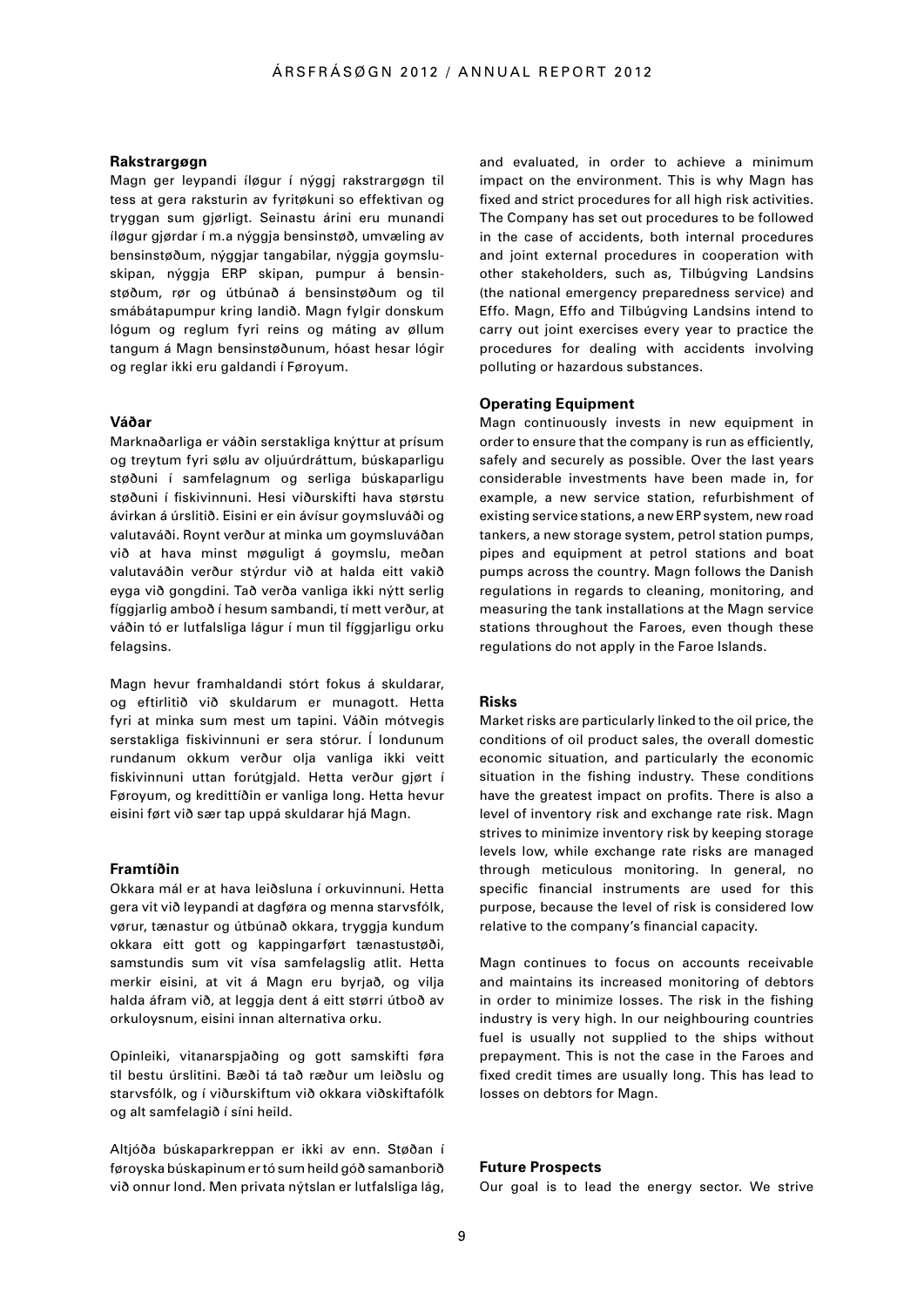og partar av fiskivinnuni hava trupulleikar. Trupult er at meta um, hvussu gongdin í heimsbúskapinum verður, og hvørji árin hon fer at hava á føroyska búskapin í 2013. Eisini er tað trupult at meta um gongdina í privatu nýtsluni og gondina í teimum pørtum av fiskivinnuni, ið hava trupulleikar.

Leiðslan metir harumframt, at trupult verður at styrkja munandi um marknaðarstøðuna í 2013, og at eftirspurningurin eftir gassolju verður nakað lægri enn í 2012 – men væntandi á sama støði sum í 2011.

Samanumtikið metir leiðsla felagsins, at rakstrarvinningurin í 2013 verður nakað lægri enn í 2012.

#### **Hendingar eftir roknskaparlok**

Eftir roknskaparárslok eru ikki farnar fram hendingar, ið hava týdning fyri metingina av ársfrásøgnini.

#### **Partaeigaraviðurskifti**

Sambært skrásetingum felagsins eiga hesir partaeigarar meira enn 5% av partapeninginum: Hedda Eignarhaldsfélag ehf, Reykjavík; Skeljungur hf, Reykjavík.

#### **Býtið av úrslitinum**

Nevndin hevur uppskot um, at ársúrslitið uppá kr 19.358.491 verður býtt soleiðis:

| Flutt frá undanfarnum árum    | 38.861.542 kr. |
|-------------------------------|----------------|
| Ársúrslit                     | 19.358.491 kr. |
| Til taks                      | 58.220.034 kr. |
| Vinningsbýti til partaeigarar | 0 kr.          |
| Flutt til næsta ár            | 58.220.034 kr. |
|                               |                |

to reach this goal by continuously training and upskilling our employees, by regularly updating and developing our products, services and equipment, by guaranteeing a sound and competitive level of service for our customers, while demonstrating our commitment to society. This also means that Magn has started to, and intends to continue to, prioritize a broader offer of energy solutions.

Transparency, knowledge dissemination and good communication lead to the best results. This is true for management and employees, but also for our customer relations and our place in society as a whole.

The crisis in the global economy is not over yet. The state of the Faroese economy is however good compared to other countries. But private consumption is relatively low and parts of the fishing industry are struggling. It is therefore difficult to assess how the global economy will evolve and what impact it will have on the Faroese economy in 2013. It is also hard to predict the development in the domestic private consumption, and the development in the struggling part of the fishing industry.

The management believes that it will be difficult to strengthen the market position significantly in 2013, and it is expected that the overall gas oil demand will be lower than in 2012 – albeit on the same level as in 2011.

All in all, Magn's management expects slightly lower operational profits in 2013 than in 2012.

#### **Events after the Closing of the Accounts**

No events, which are of significance to the assessments made in the annual report, have taken place after the closing of the accounts.

#### **Shareholders**

According to the company's shareholder registry, the following shareholders hold more than 5% of the share capital:

Hedda Eignarhaldsfélag ehf, Reykjavík; Skeljungur hf, Reykjavík.

#### **Distribution of profit**

The board proposes to distribute the annual profits of DKK 19,358,491 kr as follows:

| Carried over from previous years | 38,861,542 kr. |
|----------------------------------|----------------|
| Annual profit                    | 19,358,491 kr. |
| Available                        | 58,220,034 kr. |
| Dividends for shareholders       | 0 kr.          |
| Carried over to next year        | 58,220,034 kr. |
|                                  |                |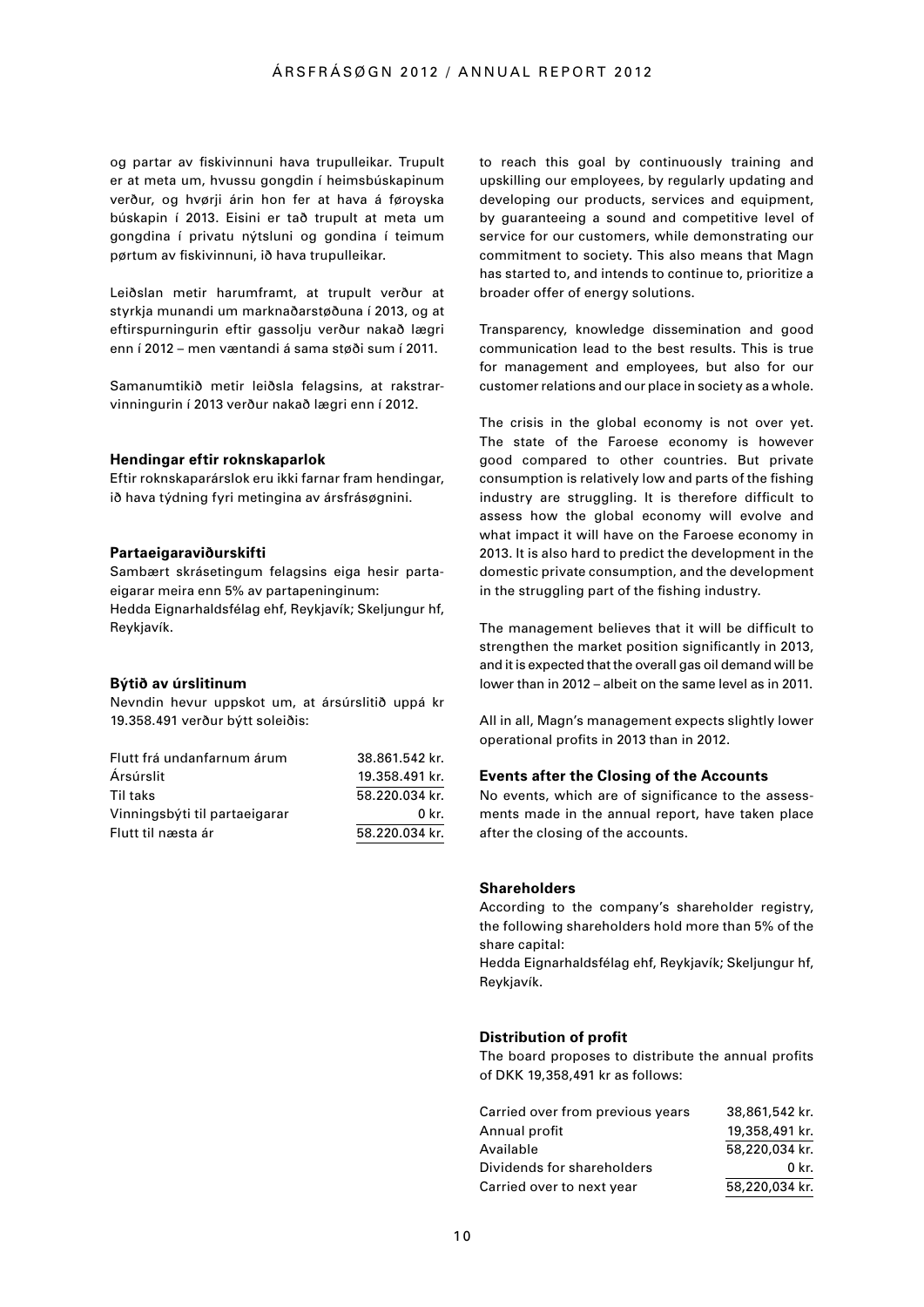# Nýttur roknskaparháttur / *Accounting policies*

#### **ALMENT**

Ársfrásøgnin hjá P/F Magn er gjørd í samsvar við ársroknskaparlógina fyri stórar fyritøkur í roknskaparflokki C.

Felagið hevur avgjørt at seta roknskapin upp í frásøguhátti, starvsbýtt.

Upphæddirnar í roknskapinum eru í donskum krónum.

### **UM INNROKNING OG VIRÐISÁSETING**

Inntøkur verða innroknaðar, so hvørt tær eru vunnar, herundir eisini virðisjavningar av fíggjarligum ognum og skyldum. Í rakstrarroknskapinum verða somuleiðis innroknaðir allir teir kostnaðir, ið viðvíkja árinum, herundir eisini av- og møguligar niðurskrivingar.

Ognir verða innroknaðar í fíggjarstøðuna, tá sannlíkt er, at tær í framtíðini vilja geva fyritøkuni fíggjarligar fyrimunir, og at virðið kann ásetast álítandi.

Skyldur verða innroknaðar í fíggjarstøðuna, tá ið sannlíkt er, at tær í framtíðini taka fíggjarligar fyrimunir úr fyritøkuni, og at virðið kann ásetast álítandi.

Við fyrstu innrokning verða ognir og skyldur tiknar við til útveganarvirði. Síðani verða hesar virðisásettar, sum greitt frá niðanfyri undir teimum einstøku postunum.

Innrokningar og virðisásetingar taka hædd fyri tapi og tapsváðum, ið vóru væntað, tá ið roknskapurin varð lagdur fram til góðkenningar.

Roknskaparliga virðið á støðisogn verður gjøgnumgingið árliga, fyri at staðfesta um greiðar ábendingar eru um størri/týðandi virðisminkingar enn staðfest í avskrivingum, og kann henda gjøgnumgongd føra við sær niðurskrivingar.

#### **RAKSTRARROKNSKAPURIN**

Nettosølan verður innroknað í rakstrarroknskapin, sum fakturerað og kontant søla. Sølan verður innroknað uttan MVG og frádrigin møguligum

### **GENERAL**

The annual report has been prepared in accordance with the Faroese Financial Statements Act, for big companies in class C.

The company has chosen to prepare the annual accounts in report form, divided by functions.

All financial figures are in Danish Kroner.

#### **RECOGNITION AND MEASUREMENT**

Revenues are recognized in the Income Statement as they are earned. This also applies to valuation differences of financial assets and liabilities. All expenses concerning the year are also recognized in the Income Statement, and this includes also all depreciations and possible writedowns.

Assets are recognized in the balance sheet when the financial benefits from the assets likely will flow to the company and these values can be measured reliably.

Liabilities are recognized in the balance sheet when the financial benefits from the liability are likely to flow from the company, and these values can be measured reliably.

At initial recognition, assets and liabilities are measured at acquisition value. Subsequently these will be measured as described in the sections below regarding the individual items.

Recognising and measurement are taking into due consideration losses and risks, which were expected at the time when the Annual Report is authorized for issue.

In order to check for significant changes/decrease in value as compared to the scheduled depreciations, the book value of noncurrent assets is evaluated on an annual basis. This check might result in write downs.

## **INCOME STATEMENT**

Net turnover is being recognized in the Income Statement as invoiced and cash sales in the period,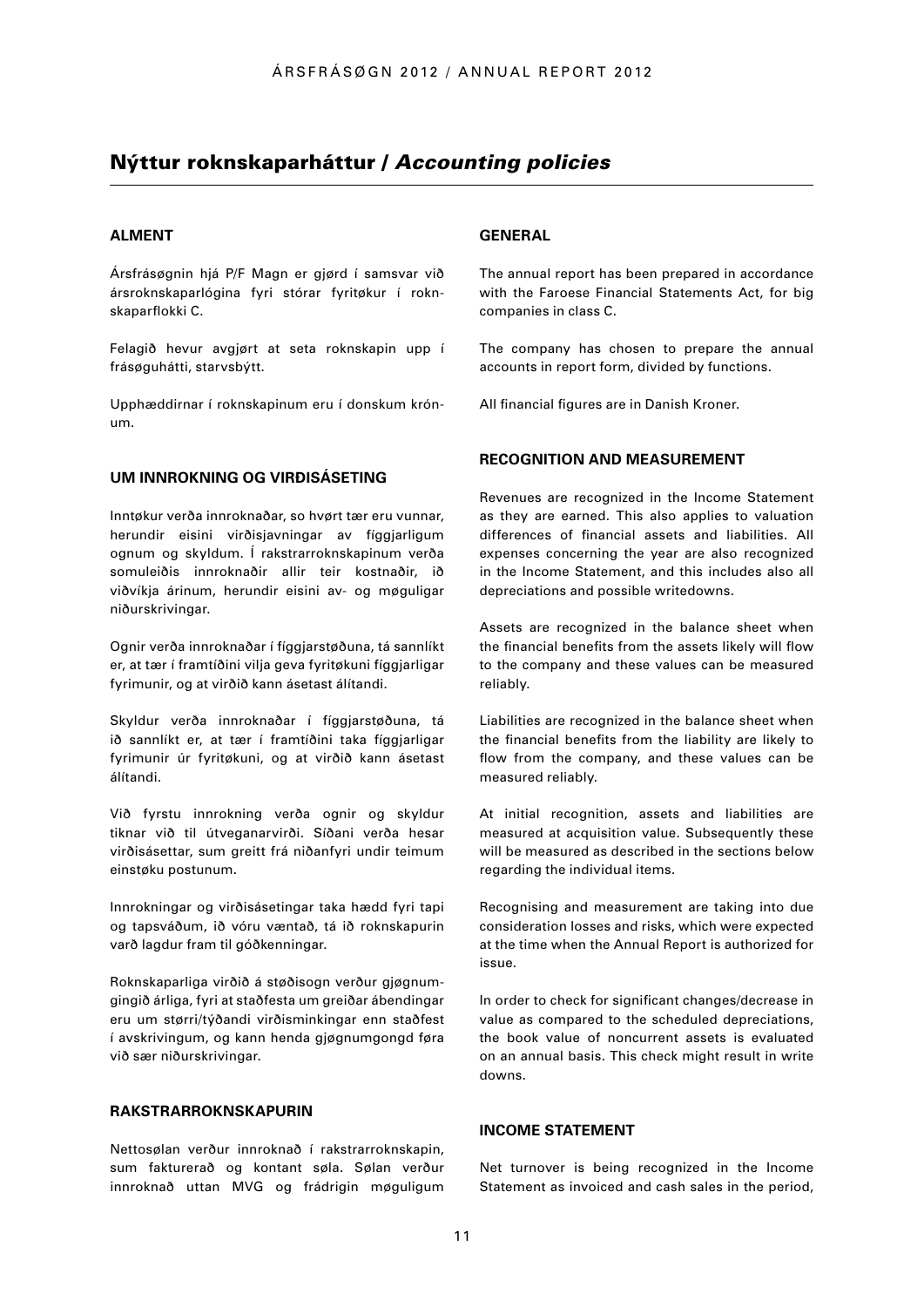avsláttri í sambandi við søluna. Íroknað í sølu og framleiðslukostnaði er serliga brennioljuavgjaldið. Undantikin at gjalda brennioljuavgjald eru bara skip yvir 20 BRT.

Í framleiðslukostnaðin verða innroknaðir beinleiðis og óbeinleiðis kostnaðir, ið hava við nettosøluna at gera, harundir eisini avskrivingar og lønir.

Í sølukostnaðin verða innroknaðir allir sølukostnaðir, útreiðslur til flutning og goymslur innanlands, umframt avskrivingar og lønir í hesum sambandi.

Í fyrisitingarkostnaðin verður innroknaður allur kostnaður til umsiting, herundir eisini avskrivingar og lønir í hesum sambandi.

#### **Fíggjarpostar og gjaldoyra**

Fíggjarligar inntøkur og kostnaðir verða innroknað við teimum upphæddum, sum viðvíkja roknskaparárinum. Fíggjarpostar umfata rentuinntøkur og útreiðslur, aðrar kostnaðir knýttir at fígging felagsins, umframt staðfestur og ikki staðfestur kursvinningur og tap í sambandi við handil í fremmandum gjaldoyra.

Transaktiónir í fremmandum gjaldoyra eru umroknaðar til kursin, sum var galdandi á transaktiónsdegnum. Ikki avroknaðar ognir og skyldur í fremmandum valuta verða við árslok umroknaðar til danskar krónur til síðsta almenna gjaldoyrakurs við árslok.

Allir gjaldoyrakursmunir verða innroknaðir í rakstrarroknskapin undir fíggjarpostum.

#### **Skattur**

Skattur av ársúrslitinum er roknaður við støði í úrsliti áðrenn skatt, tillagað fyri ikki skattskyldugar inntøkur og útreiðslur.

Avsetingin til útsettan skatt verður roknað við 18% av teimum tíðarbundnu avvikunum, sum stava frá, at inntøkur og útreiðslur ikki verða tiknar við í rakstrarroknskapinum og skattskyldugu inntøkuni í sama tíðarskeiði.

without Value Added Taxes and with deduction of discounts.

There is however a special duty on diesel and gas oil included in the net turnover and cost of sales. This special oil duty is invoiced to all customers except for ships larger than 20 GT.

In Cost of Sales all direct and indirect expenses connected with the net turnover are recognized, including depreciation and salaries.

In Sales and Distribution costs are recognized all sales expenses, domestic distribution and storage expenses, including depreciation and salaries.

In Administration Costs all expenses to administration, including depreciation and salaries are recognized.

#### **Financial items and currency**

Financial income and expenses are recognized with the amounts concerning the actual accounting period. Financial items include interest income and expense, other expenses related to the financing of the company, and realized and unrealized valuation differences in relation with transactions and positions in foreign currency.

Transactions in foreign currency are converted with the exchange rate on the day of transactions. Assets and liabilities in foreign currency are by year end converted to Danish Kroner at the official exchange rate at year end.

All exchange rate differences are recognized in the Income Statement as financial items.

#### **Taxes**

Tax of the year's profit is calculated from the starting point of the annual result before tax, adjusted for nontaxable income and expenses.

Deferred tax is provided for with 18% of any of the periodic divergences between the annual accounts and tax account results.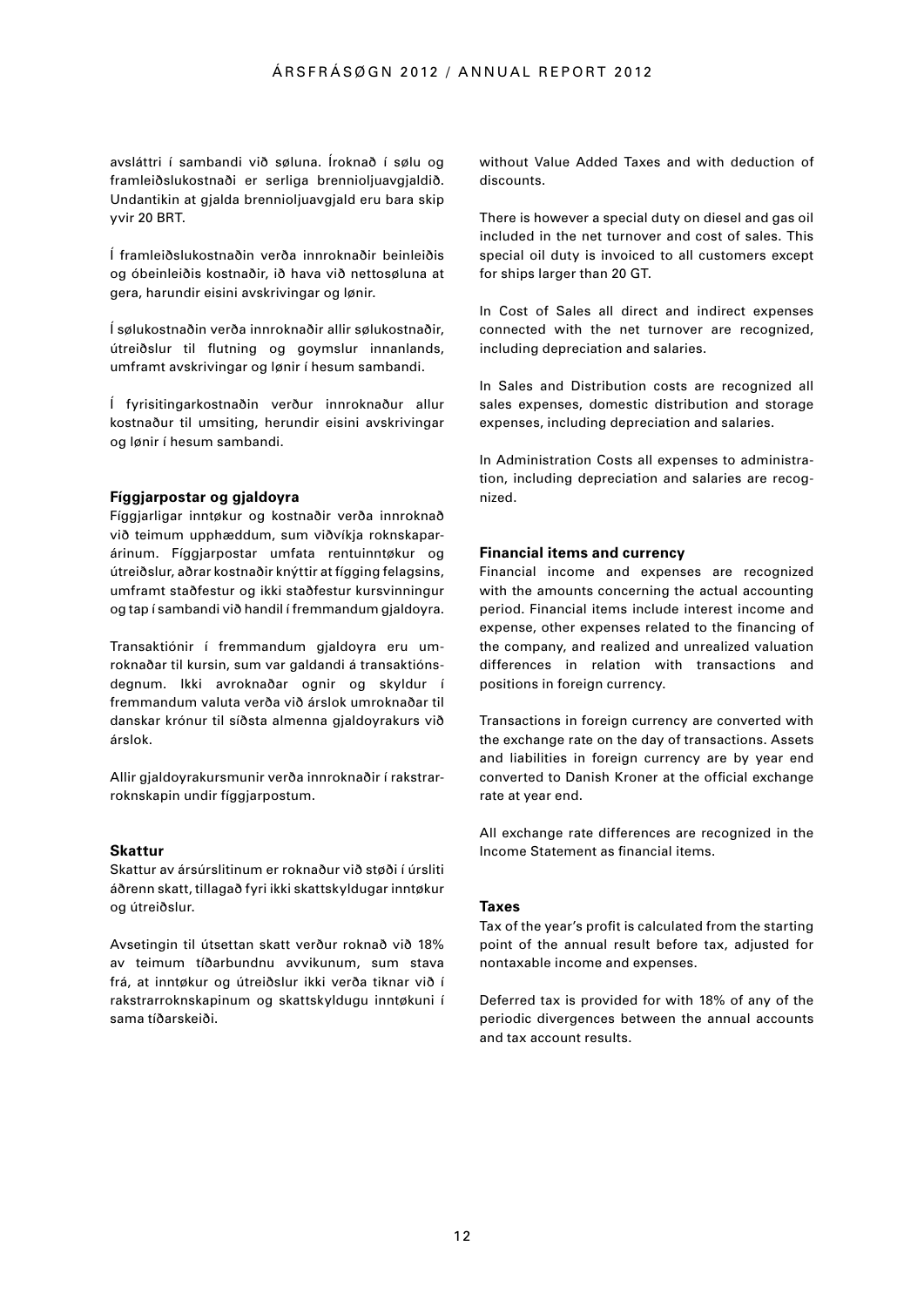## **FÍGGJARSTØÐA**

#### **Støðisogn**

Materiell støðisogn er í fyrstu innrokning við í roknskapinum við útveganarvirðinum við afturatløgdum uppskrivingum og frádrátti av gjørdum av- og niðurskrivingum.

Immateriell støðisogn, í hesum sambandi goodwill, er tikið við í roknskapinum sum munur millum bókaða virðið og handilsvirðið í sambandi við at felagið var selt í 2007, og tá ið P/F 21 mai 2007 og táverandi P/F Føroya Hedda vóru samanløgd í 2008, við síðstnevnda sum framhaldandi felagi. Upprunaligt goodwill er tó lækkað í sambandi við samanleggingina, og nýggjum virðismetingum/ uppskrivingum av bygningum og økjum í hesum sambandi.

Avskrivingarnar eru linierar, mettar eftir restlivitíðini hjá aktivinum:

| Bygningar og øki           | 10-50 ár |
|----------------------------|----------|
| Tøkniútbúnaður og maskinur | 8-25 ár  |
| Rakstrargøgn og innbúgv    | 3-10 ár  |
| Goodwill                   | 20 ár    |

Goodwill verður avskrivað yvir meira enn 5 ár og er hetta orsakað av eini mettari brúkstíð, ið er gjørd við atliti at væntaðum framtíðar inntøkum frá virkseminum, ið hetta goodwill er knýtt at.

#### **Vørugoymslur**

Goymslur verða virðisásettar til útveganarvirði ella kostprís, gjørt upp eftir FIFO regluni ella til nettorealisatiónsvirði, har hetta er lægri.

#### **Áogn**

Er tikin við í roknskapin til bókað virði við frádrátti av avsetingum til væntað tap, ið er gjørt út frá eini metan av tapsvandanum hjá tí einkulta skuldaranum.

#### **Skuld**

Fíggjarligar skyldur verða innroknaðar sum lántøka til útveganarvirði. Eftirfylgjandi verða fíggjarligar skyldur innroknaðar til upprunaliga útveganarvirðið, frátrekt avdráttir uppá skuldina.

Vinningsbýti verður innroknað sum stuttfreistað skuld.

#### **BALANCE SHEET**

#### **Fixed Assets**

Tangible assets are recognized initially at acquisition value pluss revaluations less deduction of accumulated depreciation and write-downs.

Intangible assets, in this occasion goodwill, is recognized as the difference between the trade value and book value of the company at the time the company was sold in 2007, and when P/F 21 Mai 2007 and P/F Føroya Hedda were merged in 2008, with the latter as the continuing company. Initial goodwill is however deducted in connection with the merger, and the performed revaluations of tangible assets (land and buildings) at that time.

Depreciation of the assets is made on a straightline basis according to the expected lifetime as follows:

| Buildings and land                | $10-50$ years |
|-----------------------------------|---------------|
| Technical equipment and machinery | 8-25 years    |
| <b>Fixtures</b>                   | $3-10$ years  |
| Goodwill                          | 20 years      |

Hence goodwill is being depreciated longer than 5 years, and this is based upon the expected future operating income flowing from the operations that this goodwill is connected to.

#### **Stocks**

Stocks are at acquisition value or cost price calculated according to the FIFO principle, or net realisation value, whichever is lower.

### **Accounts Receivables**

Accounts receivables are entered at the booked value with deduction for provision for covering expected losses, which are set by individual assessments.

#### **Debts**

Financial liabilities are recognized as loans at initial acquisition value. Subsequently liabilities are recognized at initial acquisition value less instalments on these loans.

Dividends are recognized as short term debt.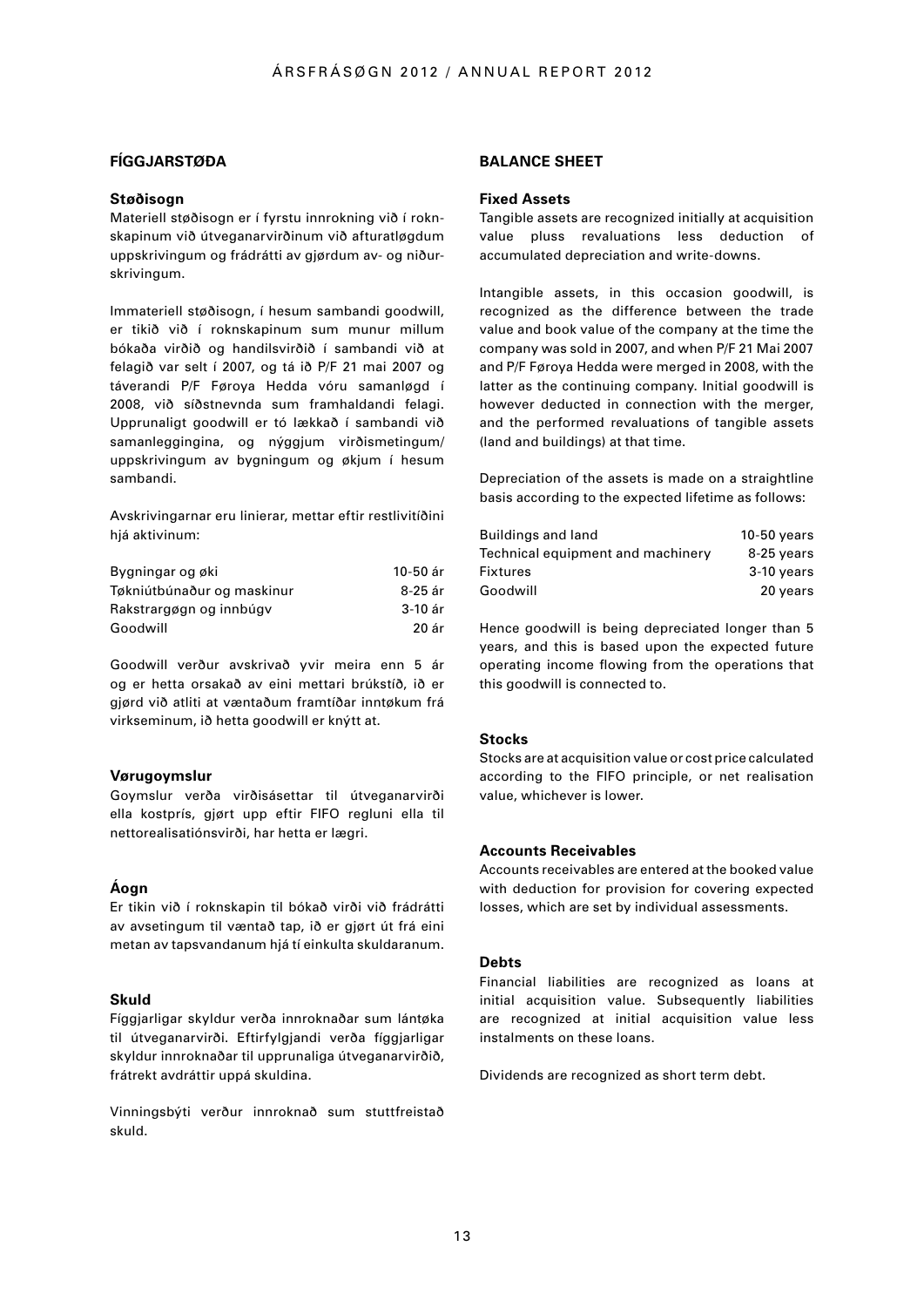Kostnaðir í sambandi við fíggjarligu skyldurnar verða tiknir við í rakstrarroknskapin undir fíggjarkostnaði í tí roknskaparárinum hesi verða staðfestir.

Expenses connected to the liabilities are recognized in the Income Statement as financial expenses for the actual accounting period.

## **PENINGASTREYMSYVIRLIT**

Peningsstreymsyvirlitið er sett upp eftir óbeinleiðis háttinum, og vísir gjaldførisávirkanina frá rakstri, íløgum og fígging.

Tøkur peningur við ársbyrjan og ársenda er samansett av tøkum kassapeningi og innistandandi í peningastovni.

## **CASH FLOW ANALYSIS**

The cash flow analysis is prepared according to the indirect method showing the cash flow from operations, investments, and financing activities.

The cash positions by year start and year end consist of cash in hand and bank deposits.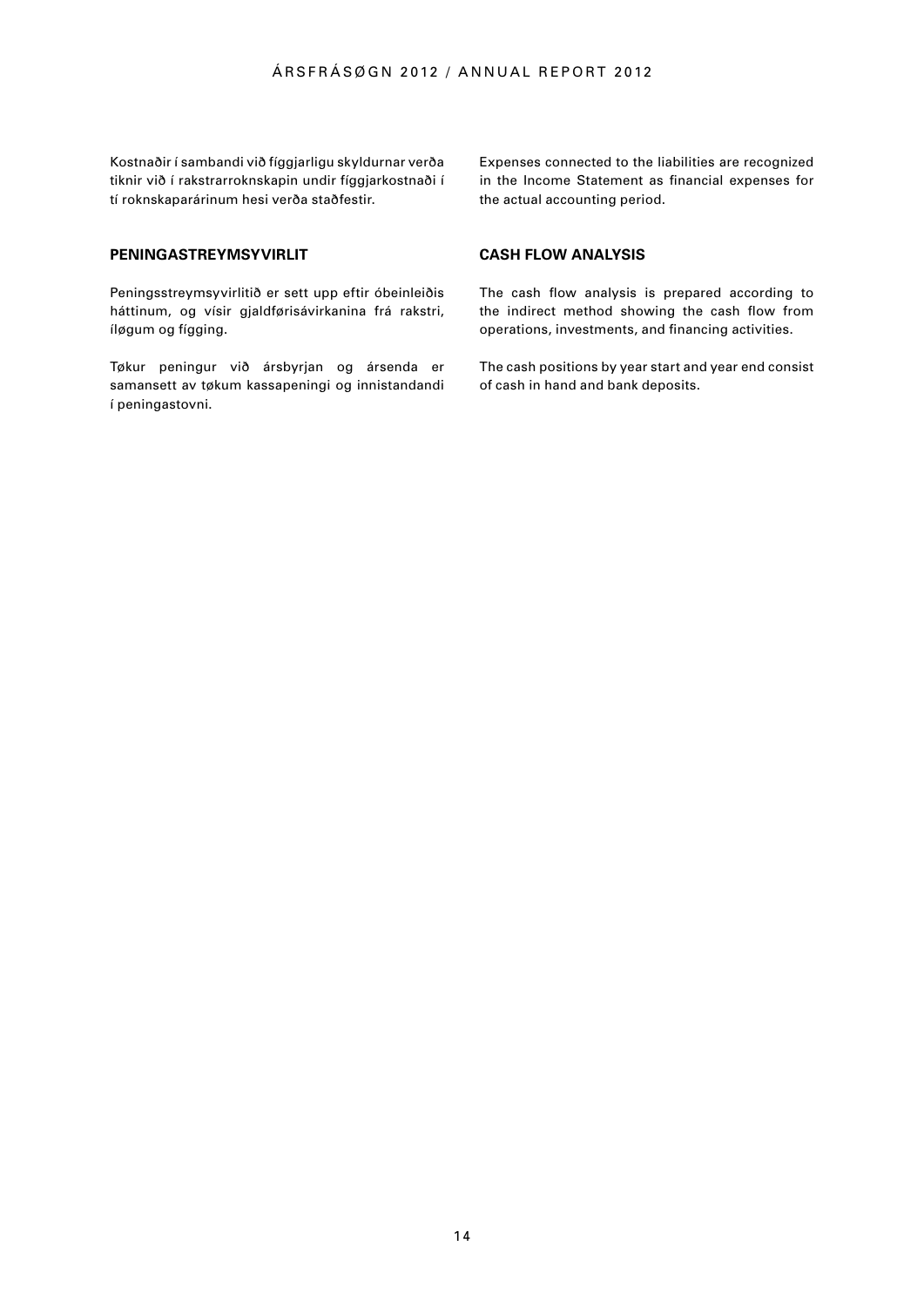# Átekning frá óheftum grannskoðara / *Independent Auditor's Report*

#### **Til kapitaleigararnar í Magn P/F**

#### **Átekning á ársroknskapin**

Vit hava grannskoðað ársroknskapin hjá Magn P/F fyri roknskaparárið 1. januar – 31. desember 2012 við nýttum roknskaparhátti, rakstrarroknskapi, fíggjarstøðu, peningastreymi og notum. Ársroknskapurin er gjørdur eftir ársroknskaparlógini

#### **Ábyrgd leiðslunnar av ársroknskapinum**

Leiðslan hevur ábyrgdina av at gera ein ársroknskap, ið gevur eina rættvísandi mynd í samsvari við ársroknskaparlógina. Leiðslan hevur harumframt ábyrgdina av innanhýsis eftirlitinum, ið leiðslan metir skal til fyri at ársroknskapurin kann gerast uttan týðandi skeivleikar, uttan mun til um skeivleikarnir standast av sviki ella mistøkum.

## **Ábyrgd grannskoðarans**

Okkara ábyrgd er, við støði í grannskoðanini, at gera eina niðurstøðu um ársroknskapin. Vit hava grannskoðað samsvarandi altjóða standardum um grannskoðan og eftir øðrum ásetingum í føroysku grannskoðanarlóggávuni. Hetta krevur, at vit halda tey etisku krøvini og leggja til rættis og grannskoða fyri at fáa grundaða vissu fyri, at tað ikki eru týðandi skeivleikar í ársroknskapinum.

Grannskoðanin ber í sær, at gjørd verða tey grannskoðaraarbeiði, sum skulu til fyri at fáa grannskoðanarprógv fyri upphæddum og upplýsingum í ársroknskapinum. Grannskoðarin metir um, hvat arbeiði skal gerast, herundir metir hann um vandan fyri týðandi skeivleikum í ársroknskapinum, uttan mun til um skeivleikarnir standast av sviki ella mistøkum. Í váðametingini hevur grannskoðarin eisini innanhýsis eftirlitið í huga, ið skal til fyri at felagið kann gera ein ársroknskap, sum gevur eina rættvísandi mynd. Hetta verður gjørt fyri at leggja grannskoðanina til rættis eftir umstøðunum og ikki fyri at gera eina niðurstøðu um dygdina á innanhýsis eftirlitinum. Grannskoðanin ber eisini í sær, at mett verður um roknskaparhátturin, sum leiðslan nýtir, er hóskandi, um tær roknskaparligu metingar, sum leiðslan hevur gjørt eru rímiligar, og hvussu ársroknskapurin sum heild er gjørdur.

Tað er okkara fatan, at vit hava fingið nøktandi

#### **To the shareholders of Magn P/F**

#### **Report on the Financial Statements**

We have audited the financial statements of Magn P/F for the financial year 1 January to 31 December 2012, which comprise a summary of significant accounting policies, income statement, balance sheet, cash flow statement and notes. The financial statements are prepared in accordance with the Faroese Financial Statements Act.

### **Management's responsibility for the Financial Statements**

The Management is responsible for the preparation of financial statements that give a true and fair view in accordance with the Faroese Financial Statements Act and for such internal control as the Management determines is necessary to enable the preparation of financial statements that are free from material misstatement, whether due to fraud or error.

#### **Auditor's Responsibility**

Our responsibility is to express an opinion on the financial statements based on our audit. We conducted our audit in accordance with International Standards on Auditing and additional requirements under Faroese Audit regulation. This requires that we comply with ethical requirements and plan and perform the audit to obtain reasonable assurance about whether the financial statements are free from material misstatements.

An audit involves performing procedures to obtain audit evidence about the amounts and disclosures in the financial statements. The procedures selected depend on the auditor's judgement, including the assessment of the risks of material misstatements of the financial statements, whether due to fraud or error. In making those risk assessments, the auditor considers internal control relevant to the entity's preparation of financial statements that give a true and fair view in order to design audit procedures that are appropriate in the circumstances, but not for the purpose of expressing an opinion on the effectiveness of the entity's internal control. An audit also includes evaluating the appropriateness of accounting policies used and the reasonableness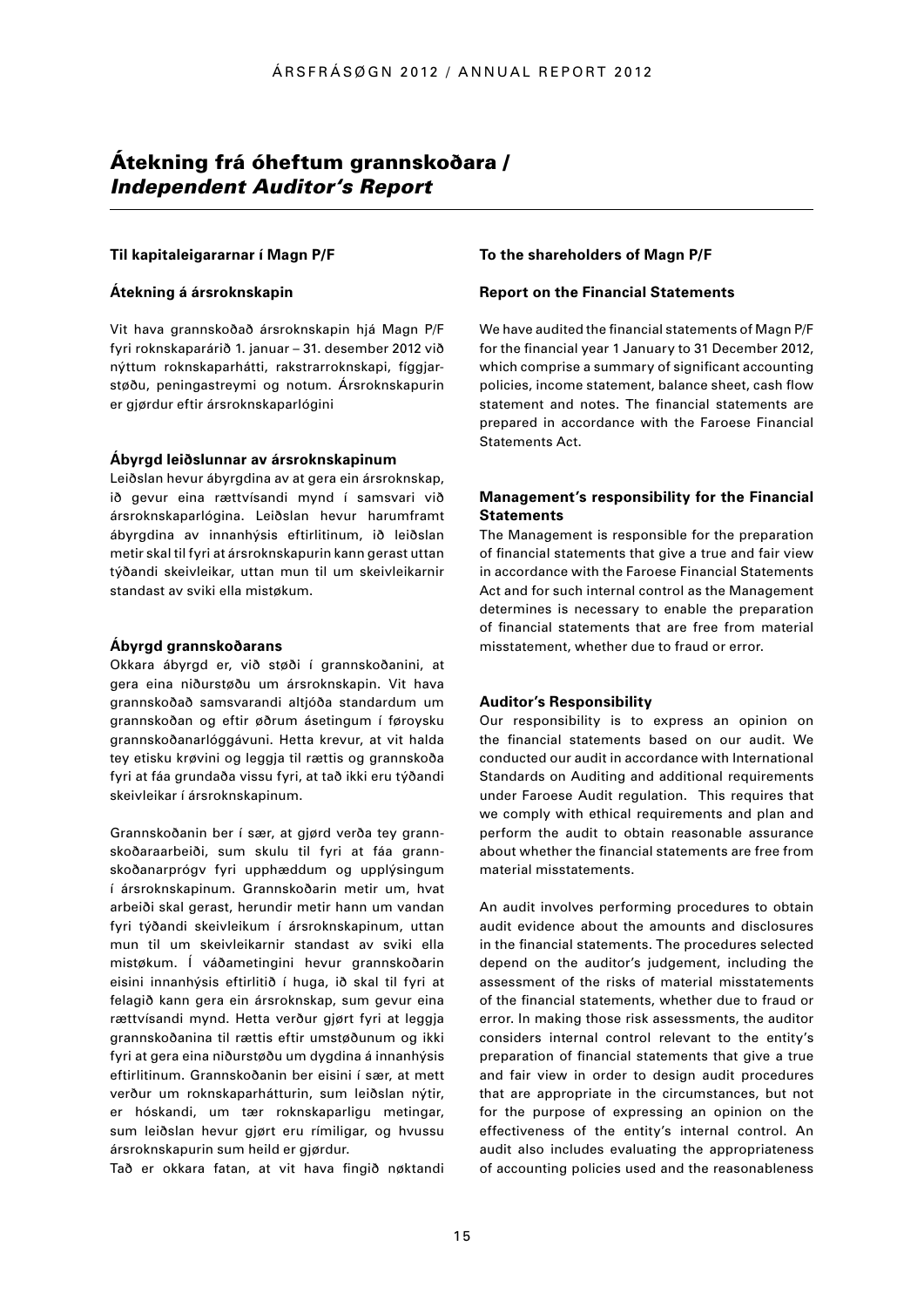grannskoðanarprógv, ið kann vera grundarlag undir okkara niðurstøðu.

Grannskoðanin hevur ikki givið orsøk til fyrivarni.

#### **Niðurstøða**

Tað er okkara fatan, at ársroknskapurin gevur eina rættvísandi mynd av felagsins ognum, skyldum og fíggjarligu støðu 31. desember 2012 og av úrslitinum av virksemi og peningastreymi felagsins í roknskaparárinum 1. januar – 31. desember 2012 samsvarandi ársroknskaparlógini.

#### **Ummæli av leiðslufrágreiðingini**

Vit hava, sum ásett í ársroknskaparlógini, lisið leiðslufrágreiðingina. Vit hava ikki gjørt annað í hesum sambandi, tá ið ársroknskapurin varð grannskoðaður.

Útfrá omanfyri standandi er tað okkara fatan, at upplýsingarnar í leiðslufrágreiðingini eru í samsvari við ársroknskapin.

of accounting estimates made by the Management, as well as the overall presentation of the financial statements.

We believe that the audit evidence we have obtained is sufficient and appropriate to provide a basis for our opinion.

The audit has not resulted in any qualification.

#### **Opinion**

In our opinion, the financial statements give a true and fair view of the Company's financial position at 31 December 2012 and of the results of the operations and cash flows for the financial year 1 January to 31 December 2012 in accordance with the Faroese Financial Statements Act.

#### **Statement on the Management's review**

Pursuant to the Faroese Financial Statements Act, we have read the Management's review. We have not performed any further procedures in addition to the audit of the financial statements.

On this basis, it is our opinion that the information provided in the Management's review is consistent with the financial statements.

Tórshavn, hin **3/5 -** 2013 / *Tórshavn, 13*/5 - 2013

**Januar P/F**  Løggilt Grannskoðanarvirki P/F / *State Authorized Public Accountants P/F*

Jørmann Petersen Statsaut. revisor / *State Authorized Public Accountant* 

Olsen Skrásettur Grannskoðari / *Registered Public Accountant*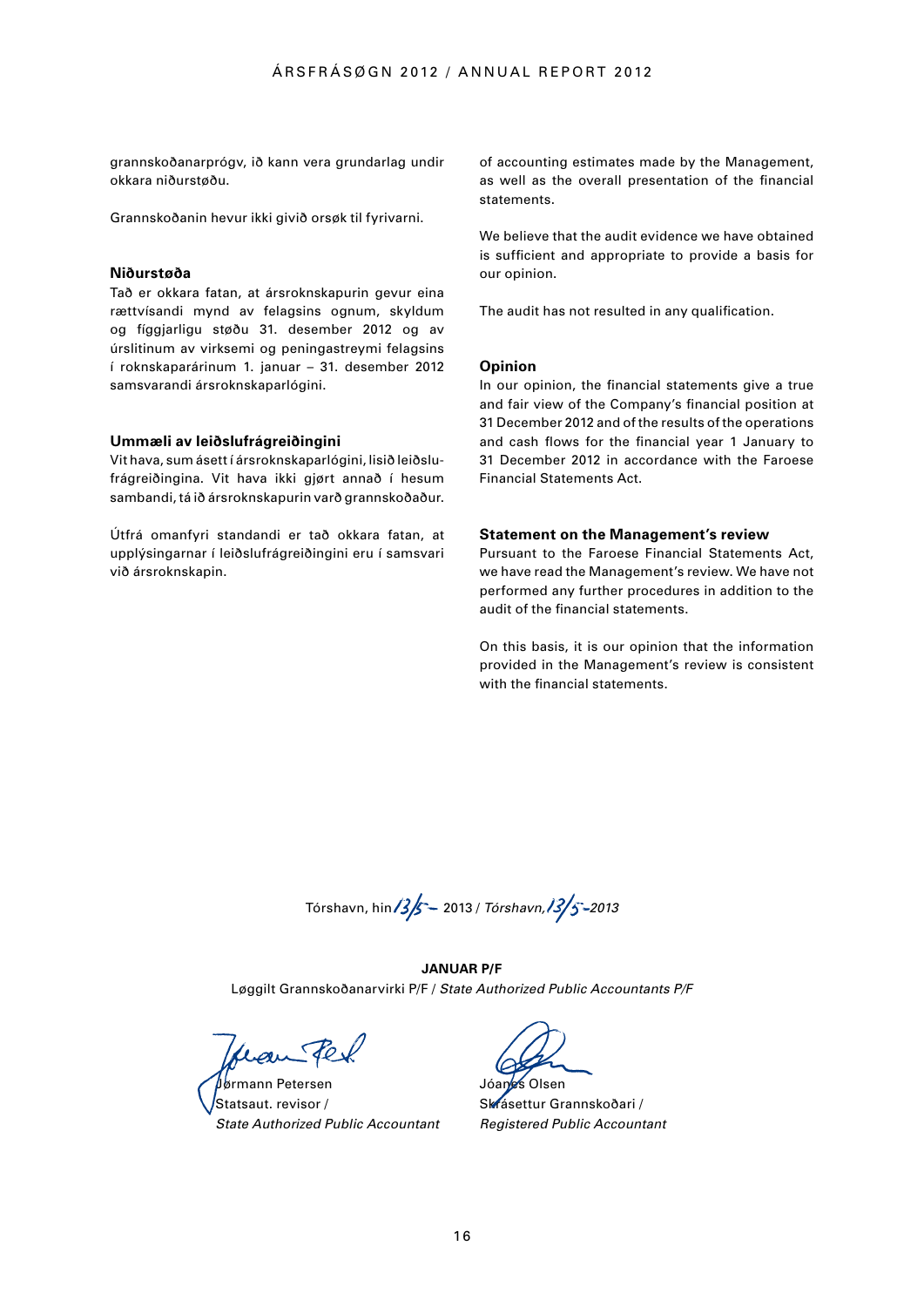# Rakstrarroknskapur / *Income statement*

|                                                   | Notur/       |                |               |
|---------------------------------------------------|--------------|----------------|---------------|
|                                                   | <b>Notes</b> | 2012           | 2011          |
| Nettosøla / Net turnover                          | 1            | 779.889.005    | 664.908.491   |
| Framleiðslukostnaður / Cost of Sales              | $2 - 3$      | $-683.781.406$ | -578.696.862  |
| <b>Bruttoúrslit / Gross Profit</b>                |              | 96.107.598     | 86.211.629    |
| Sølukostnaður / Sales- and distribution costs     | $2 - 3$      | $-44.384.812$  | $-40.190.015$ |
| Fyrisitingarkostnaður / Administration costs      | $2 - 3$      | -17.867.481    | $-15.013.898$ |
| Rakstrarvinningur / Profit before financial items |              | 33.855.305     | 31.007.716    |
| Rentuinntøkur / Financial income                  | 4            | 209.708        | 284.760       |
| Rentuútreiðslur / Financial expenses              | 5            | $-9.239.766$   | $-10.704.259$ |
| Urslit áðrenn skatt / Profit before tax           |              | 24.825.247     | 20.588.217    |
| Partafelagsskattur / Company tax                  | 6            | $-5.466.756$   | $-4.013.687$  |
| Arsúrslit / The year's profit                     |              | 19.358.491     | 16.574.530    |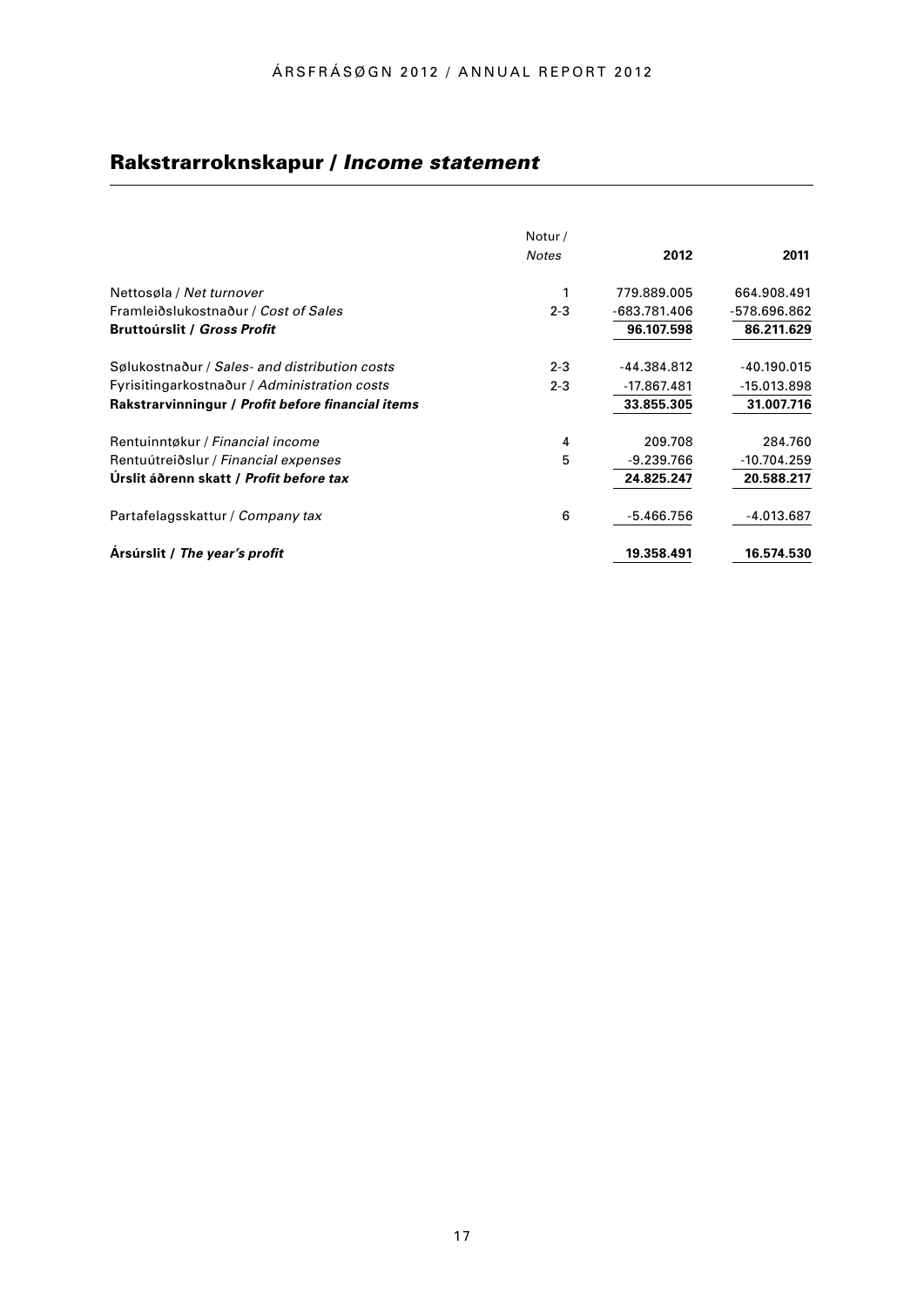# Fíggjarstøða pr. 31/12 / *Balance sheet*

## Aktiv / *Assets*

|                                                          | Notur/         |             |             |
|----------------------------------------------------------|----------------|-------------|-------------|
|                                                          | <b>Notes</b>   | 2012        | 2011        |
| Immateriell støðisogn / Intangible assets                |                |             |             |
| Goodwill / Goodwill                                      |                | 92.602.804  | 98.776.324  |
| Immateriell støðisogn íalt / Total intangible assets     | $\overline{7}$ | 92.602.804  | 98.776.324  |
| Materiell støðisogn / Tangible assets                    |                |             |             |
| Grundøki og bygningar / Ground and buildings             |                | 83.805.208  | 80.392.845  |
| Tøkniogn og maskinur / Technical equipment and machinery |                | 29.164.865  | 31.999.655  |
| Onnur støðisogn, rakstrartól og innbúgy / Fixtures       |                | 12.438.829  | 10.522.395  |
| Materiell støðisogn íalt / Total tangible assets         |                | 125.408.902 | 122.914.895 |
| Støðisogn íalt / Total fixed assets                      | 8              | 218.011.706 | 221.691.219 |
| Vørugoymslur / Stocks                                    |                |             |             |
| Vørugoymslur / Stocks                                    |                | 33.991.749  | 37.513.092  |
| Vørugoymslur íalt / Total Stocks                         |                | 33.991.749  | 37.513.092  |
| Aogn / Accounts receivables                              |                |             |             |
| Vøruáogn / Trade receivables                             |                | 55.995.700  | 52.665.660  |
| Aogn ialt / Total accounts receivables                   |                | 55.995.700  | 52.665.660  |
| Tøkur peningur / Cash in hand                            |                | 31.317.145  | 20.052.606  |
| Umferðarfæ íalt / Total current assets                   |                | 121.304.594 | 110.231.358 |
| Aktiv jalt / Total assets                                |                | 339.316.299 | 331.922.578 |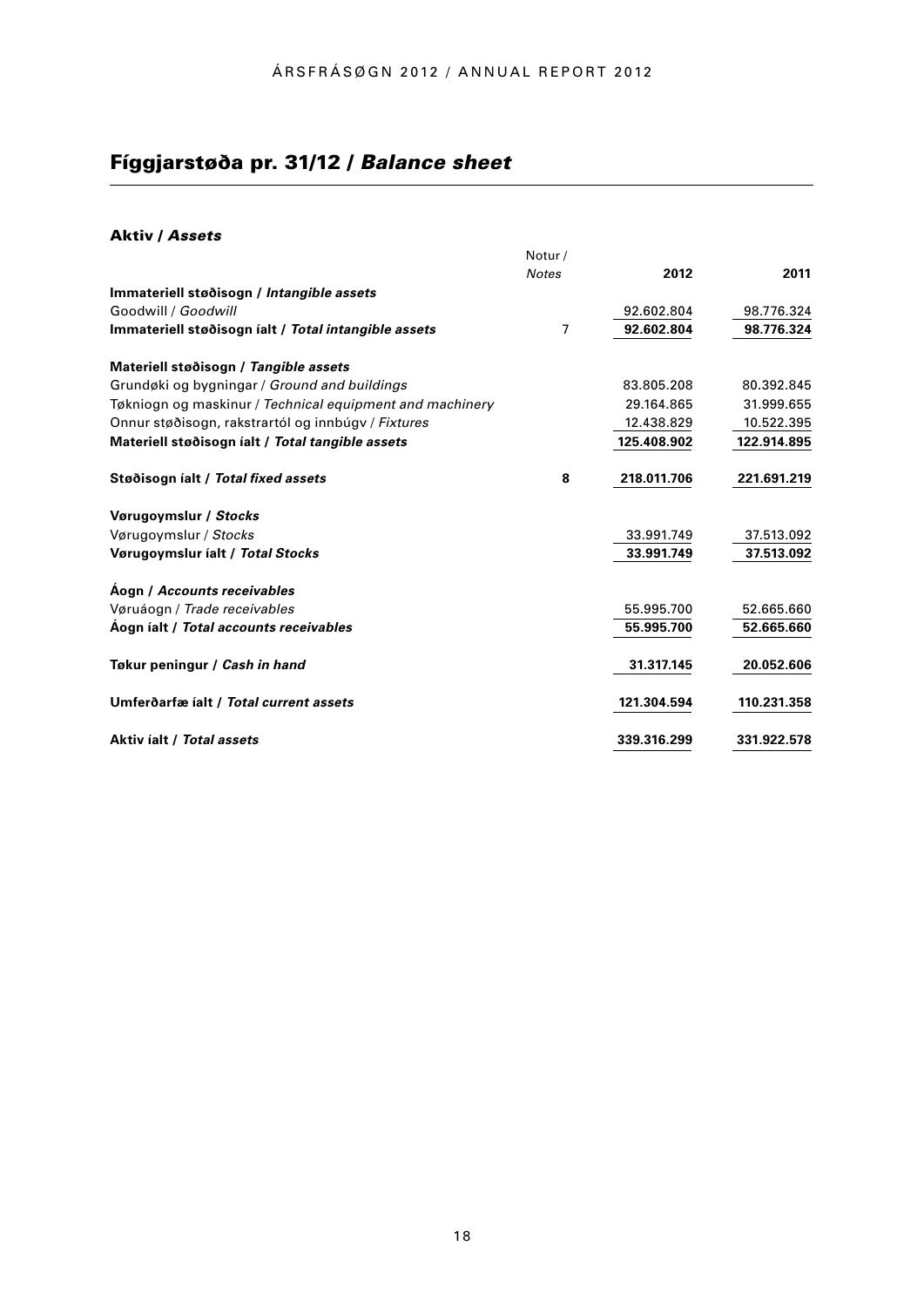# Fíggjarstøða pr. 31/12 / *Balance sheet*

## Passiv / *Liabilities*

|                                                   | Notur/<br><b>Notes</b> | 2012        | 2011        |
|---------------------------------------------------|------------------------|-------------|-------------|
| Eginpeningur / Net Capital                        |                        |             |             |
| Partapeningur / Share capital                     |                        | 6.000.000   | 6.000.000   |
| Fluttur vinningur v.m. / Retained earnings        |                        | 138.857.067 | 119.498.575 |
| Eginogn ialt / Total net capital                  | 9                      | 144.857.067 | 125.498.575 |
| <b>Avsetingar / Provisions</b>                    |                        |             |             |
| Sett av til útsettan skatt / Deferred taxes       |                        | 8.819.681   | 9.419.925   |
| Avsetingar ialt / Total provisions                | 6                      | 8.819.681   | 9.419.925   |
| Langfreistað skuld / Long-term debt               |                        |             |             |
| Bankaskuld / Bank Joans                           |                        | 97.657.538  | 107.633.432 |
| l alt / Total                                     | 10                     | 97.657.538  | 107.633.432 |
| Stuttfreistað skuld / Short-term debt             |                        |             |             |
| Stuttfreistaður partur av langfreistaðari skuld / |                        |             |             |
| Part of long term debt due within one year        |                        | 9.199.521   | 7.863.053   |
| Ognarar / Creditors                               |                        | 54.637.783  | 51.403.302  |
| Tollur og avgiøld / Customs and duties            |                        | 18.077.710  | 21.173.590  |
| Skyldugt vinningsbýti / Outstanding dividends     |                        |             | 5.000.000   |
| Partafelagsskattur / Taxes                        |                        | 6.067.000   | 3.930.700   |
| Stuttfreistað skuld íalt / Total short-term debts |                        | 87.982.013  | 89.370.645  |
| Skuld ialt / Total debt                           |                        | 185.639.552 | 197.004.077 |
| Passiv ialt / Total liabilities                   |                        | 339.316.299 | 331.922.578 |

**Aðrar skyldur /** *Other obligations*

11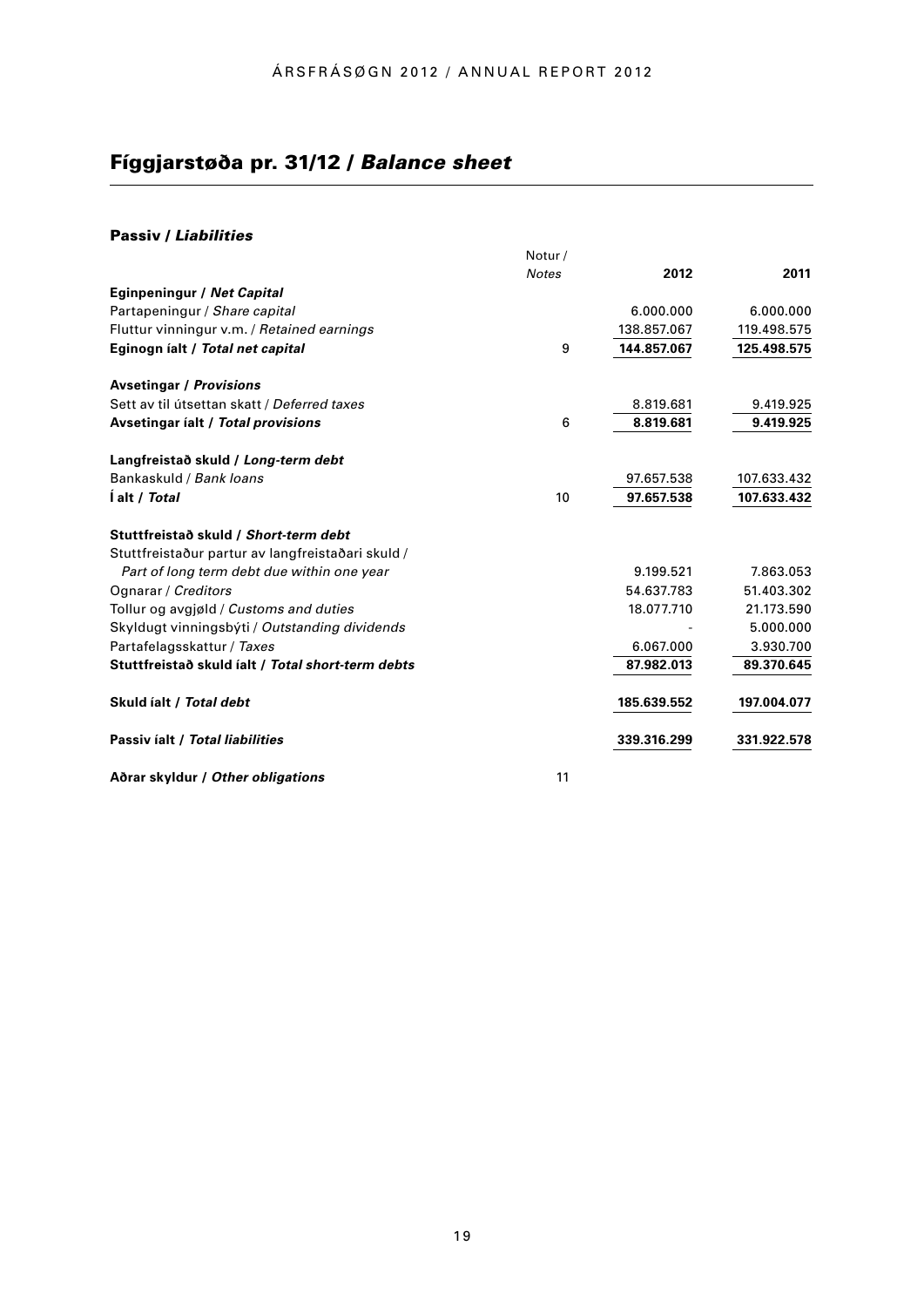# Peningastreymsyvirlit / *Cash flow analysis*

|                                                           | Notur/       |               |               |
|-----------------------------------------------------------|--------------|---------------|---------------|
|                                                           | <b>Notes</b> | 2012          | 2011          |
| Arsúrslit / The year's profit                             |              | 19.358.491    | 16.574.530    |
| Reguleringar rakstur / Adjustments in operational items   | 12           | 28.864.224    | 28.527.235    |
| Broyting i goymslum / Changes in stocks                   |              | 3.521.343     | $-5.642.594$  |
| Broytingar í áogn / Changes in accounts receivables       |              | $-3.330.040$  | $-13.725.645$ |
| Broyting í skuld (ex. vinningsbýti og skatt) /            |              |               |               |
| Changes in short-term debt (excl. dividends and taxes)    |              | 138.601       | 23.633.753    |
| Peningastreymur frá rakstri áðrenn rentur /               |              |               |               |
| Cash flow from operations before financial items          |              | 48.552.619    | 49.367.279    |
| Rentuinntøkur / Financial income                          |              | 209.708       | 284.760       |
| Rentuútreiðslur / Financial expenses                      |              | $-9.239.766$  | $-10.704.259$ |
| Peningastreymur frá rakstri áðrenn skatt /                |              |               |               |
| Cash flow from operations before taxes                    |              | 39.522.561    | 38.947.780    |
| Goldin partafelagsskattur / Company tax paid              |              | $-3.930.700$  | $-6.426.400$  |
| Peningastreymur frá rakstri / Cash flow from operations   |              | 35.591.861    | 32.521.380    |
| Keyp av støðisogn / Capital Expenditures                  |              | $-10.993.376$ | $-19.219.591$ |
| Søla av støðisogn / Sales of fixed assets                 |              | 305.480       | 328.800       |
| Peningastreymur frá íløgum / Cash flow from investment    |              | $-10.687.896$ | -18.890.791   |
| Peningastreymsbroyting i alt / Total cash flow changes    |              | 24.903.965    | 13.630.589    |
| Broyting í langfreistað skuld / Changes in long-term debt |              | $-8.639.426$  | $-10.713.454$ |
| Goldið vinningsbýti / Dividends paid                      |              | $-5.000.000$  | $-3.500.000$  |
| Peningastreymur frá fígging / Cash flow form financing    |              | $-13.639.426$ | $-14.213.454$ |
| Peningastreymur frá rakstri, íløgum og fígging /          |              |               |               |
| Cash flow from operations, investment and financing       |              | 11.264.539    | $-582.865$    |
| Tøkur peningur 1. januar / Cash in hand January 1st       |              | 20.052.606    | 20.635.471    |
| Tøkur peningur 31. desember / Cash in hand December 31st  |              | 31.317.145    | 20.052.606    |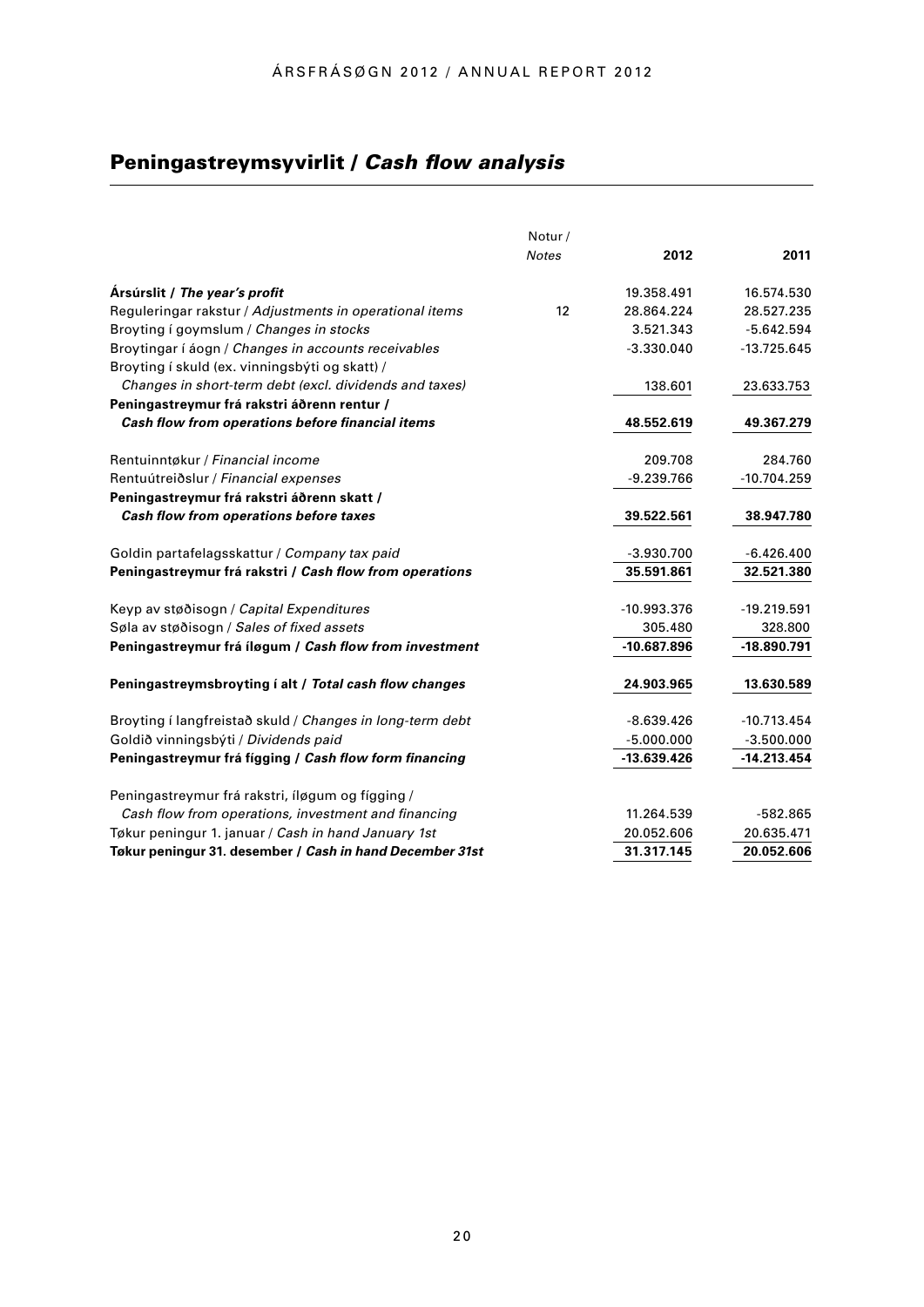# Notur / *Notes*

## **1. Nettosøla /** *Net turnover*

Samsvarandi § 96 stk. 1 í ársroknskaparlógini er býtið av nettosøluni á virksemisøki og geografisk øki ikki víst av kappingarligum áðum. / *The allocation of net turnover is excluded in accordance with paragraph 96, subsection 1 in the Faroese Financial Statements Act., due to competition reasons.*

| 2. Útreiðslur / Expences                                                                                                          | 2012                                            | 2011                                            |
|-----------------------------------------------------------------------------------------------------------------------------------|-------------------------------------------------|-------------------------------------------------|
| Starvsfólk: / Employees:                                                                                                          |                                                 |                                                 |
| Lønir / Salaries and wages                                                                                                        | 26.060.883<br>2.975.300                         | 24.025.355<br>2.627.239                         |
| Pensiónsgjøld / Pensions contributions<br>Onnur almenn gjøld / Other expences for social security                                 | 1.059.451                                       | 944.898                                         |
|                                                                                                                                   | 30.095.634                                      | 27.597.493                                      |
|                                                                                                                                   |                                                 |                                                 |
| Stjórn og nevnd / Board and management<br>Samsýning / Remuneration                                                                | 2.950.161                                       | 2.438.677                                       |
|                                                                                                                                   |                                                 |                                                 |
| l alt / Total                                                                                                                     | 33.045.795                                      | 30.036.170                                      |
| Tal av starvsfólkum í miðal / Average number of employees                                                                         | 77                                              | 72                                              |
| Samsýning til av aðalfundi valdar grannskoðarar /                                                                                 |                                                 |                                                 |
| Fees paid to auditors appointed by general assembly                                                                               |                                                 |                                                 |
| Grannskoðanarsamsýning / Auditing remuneration                                                                                    | 160.000                                         | 150.000                                         |
| Aðrar útreiðslur enn til grannskoðan /                                                                                            |                                                 |                                                 |
| Other expences than auditing paid to auditing firm                                                                                | 28.600                                          |                                                 |
| l alt / Total                                                                                                                     | 188.600                                         | 150.000                                         |
| 3. Avskrivingar / Depreciation<br>Framleiðsla / Production<br>Søla / Distribution<br>Fyrisiting / Administration<br>l alt / Total | 6.173.520<br>7.433.732<br>689.758<br>14.297.010 | 6.173.520<br>7.489.922<br>484.657<br>14.148.100 |
| 4. Rentuinntøkur / Financial income                                                                                               |                                                 |                                                 |
| Aðrar fíggjarinntøkur / Other financial income<br>Valutareguleringar/-vinningur /                                                 | 209.708                                         | 284.760                                         |
| Currency related adjustments and gains                                                                                            |                                                 |                                                 |
| l alt / Total                                                                                                                     | 209.708                                         | 284.760                                         |
| 5. Rentuútreiðslur / Financial expences                                                                                           |                                                 |                                                 |
| Aðrar fíggjarútreiðslur / Other financial expences                                                                                | 6.851.086                                       | 7.821.592                                       |
| Valutareguleringar/-tap/<br>Currency related adjustments and losses                                                               | 2.388.680                                       | 2.882.667                                       |
| l alt / Total                                                                                                                     | 9.239.766                                       | 10.704.259                                      |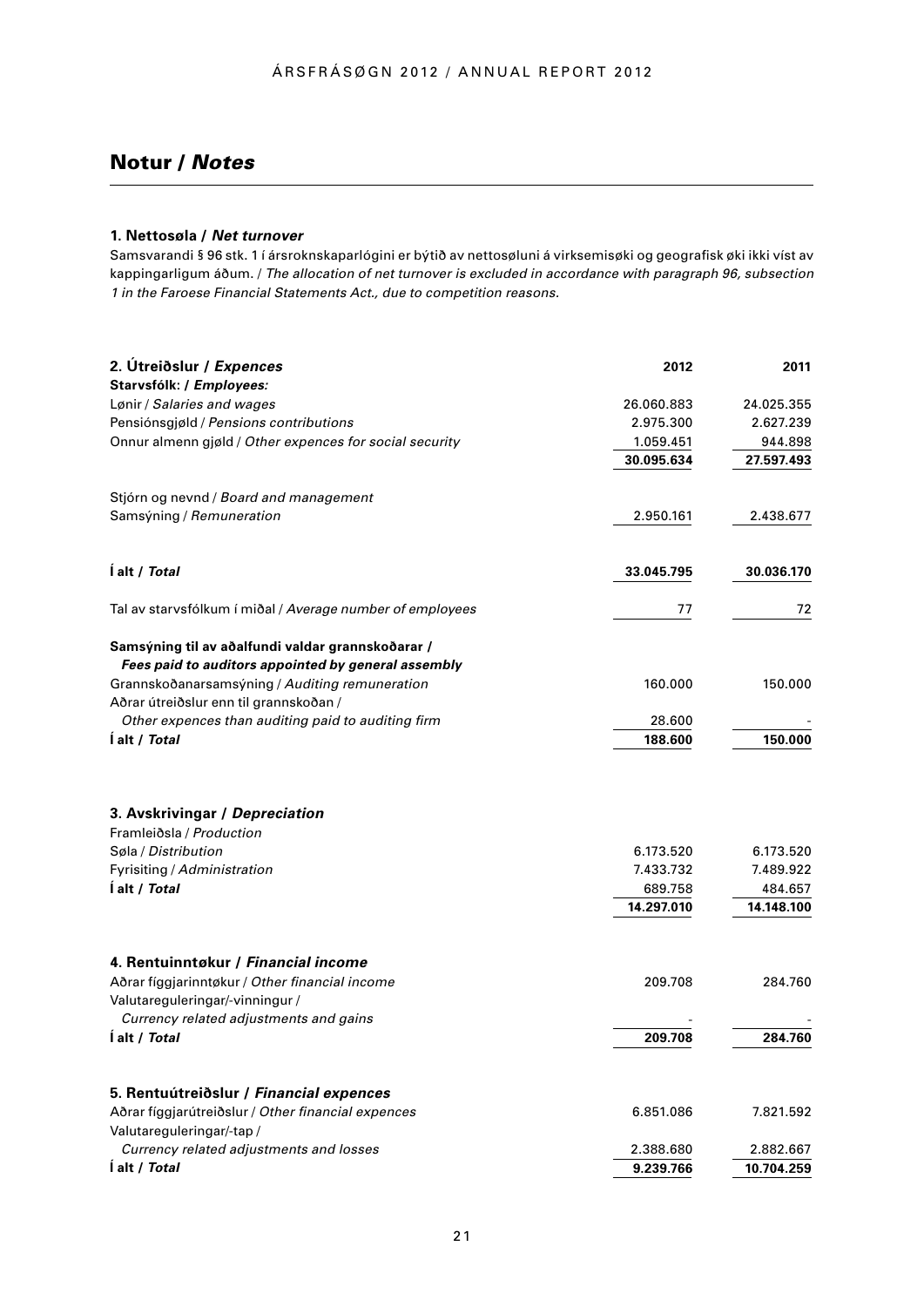## **6. Partafelagsskattur /** *Company tax*

|                                                            | P/F Skattur/<br>Company tax | Ütsettur skattur | Rakstrarroknsk.<br>Profit & Loss |
|------------------------------------------------------------|-----------------------------|------------------|----------------------------------|
|                                                            |                             | Deferred tax     |                                  |
| Burturleggingar pr. 1. januar / Provisions per January 1st | 3.930.700                   | 9.419.925        |                                  |
| Goldin skattur í árinum / Tax paid                         | $-3.930.700$                |                  |                                  |
| Skattur av úrsliti 2012 / Tax of year's profits            | 6.067.000                   |                  |                                  |
| Javning undanfarin ár / Adjustments reg. previous years    |                             |                  |                                  |
| Skattur av ársúrsliti í alt / Tax of year's profits Total  | 6.067.000                   | $-600.244$       | 5.466.756                        |
| Burturleggingar pr. 31. desember /                         |                             |                  |                                  |
| <b>Provisions per December 31st</b>                        | 6.067.000                   | 8.819.681        | 5.466.756                        |

# **7. Immateriell støðisogn /** *Intangible assets*

|                                                                         | Goodwill    |
|-------------------------------------------------------------------------|-------------|
| Útveganarvirði / Acquisition cost                                       |             |
| Utveganarvirði pr. 1. januar / Acquisition costs per January 1st        | 123.470.405 |
| Tilgongd í árinum / Additions during the year                           |             |
| Reguleringar / Adjustments                                              |             |
| Frágongd í árinum / Disposals during the year                           |             |
| Utveganarvirði pr. 31. desember / Provisions per December 31st          | 123.470.405 |
| <b>Avskrivingar / Depreciation</b>                                      |             |
| Avskrivingar pr. 1. januar / Depreciation per January 1st               | 24.694.081  |
| Reguleringar / Adjustments                                              |             |
| Avskrivingar í árinum / Depreciation                                    | 6.173.520   |
| Frágongd í árinum / Disposals during the year                           |             |
| Avskrivingar pr. 31. desember / Acquisition cost per December 31st      | 30.867.601  |
| Bókað virði pr. 31. desember / Booked value per December 31st           | 92.602.804  |
| Bókað virði pr. 31. desember 2011 / Booked value per December 31st 2011 | 98.776.324  |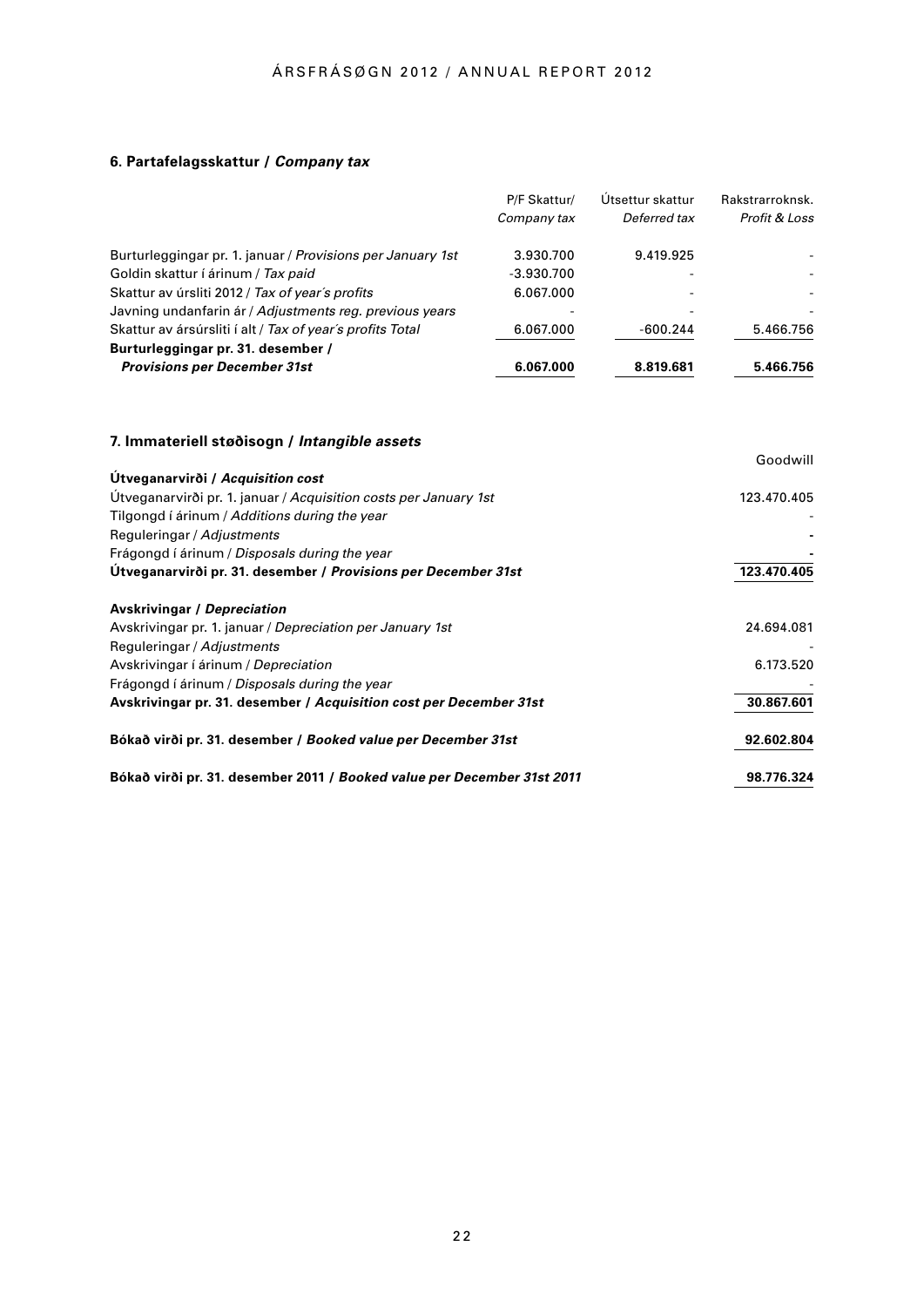# **8. Materiell støðisogn /** *Tangible assets*

|                                                                  | Grundøki og | Tøkniogn      | Onnur           |
|------------------------------------------------------------------|-------------|---------------|-----------------|
|                                                                  | bygningar/  | og maskinur/  | støðisogn/      |
|                                                                  | Grounds and | Tech. equip & | <b>Fixtures</b> |
|                                                                  | buildings   | machinery     |                 |
| Útveganarvirði / Acquisition costs                               |             |               |                 |
| Útveganarvirði pr. 1. januar / Acquisition costs per January 1st | 42.104.344  | 63.897.229    | 41.942.403      |
| Reguleringar / Adjustments                                       |             |               |                 |
| Tilgongd í árinum / Additions during the year                    | 5.580.000   | 854.690       | 4.558.686       |
| Frágongd í árinum / Disposals during the year                    |             |               | 1.713.154       |
| Útveganarvirði pr. 31. desember /                                |             |               |                 |
| <b>Acquisition cost per December 31st</b>                        | 47.684.344  | 64.751.920    | 44.787.934      |
| <b>Uppskrivingar / Revaluation</b>                               |             |               |                 |
| Uppskrivingar pr. 1. januar / Revaluation per January 1st        | 69.456.278  | 9.500.000     |                 |
| Reguleringar / Adjustments                                       |             |               |                 |
| Uppskrivingar í árinum / Revaluation during the year             |             |               |                 |
| Afturførdar uppskrivingar í árinum /                             |             |               |                 |
| Revaluations disposed during the year                            |             |               |                 |
| Uppskrivingar pr. 31. desember /                                 |             |               |                 |
| <b>Revaluation per December 31st</b>                             | 69.456.278  | 9.500.000     |                 |
| Av- og niðurskrivingar / Depreciation                            |             |               |                 |
| Av- og niðurskrivingar pr. 1. januar /                           |             |               |                 |
| Depreciation per January 1st                                     | 31.167.777  | 41.397.574    | 31.420.008      |
| Reguleringar / Adjustments                                       |             |               |                 |
| Av- og niðurskrivingar í árinum / Depreciation during the year   | 2.167.637   | 3.689.481     | 2.266.372       |
| Frágongd í árinum / Disposals during the year                    |             |               | 1.337.274       |
| Avskrivingar pr. 31. desember /                                  |             |               |                 |
| <b>Depreciation per December 31st</b>                            | 33.335.415  | 45.087.055    | 32.349.105      |
| Bókað virði pr. 31. desember /                                   |             |               |                 |
| <b>Booked value per December 31st</b>                            | 83.805.208  | 29.164.865    | 12.438.829      |
| Bókað virði pr. 31. desember 2011 /                              |             |               |                 |
| Booked value per December 31st 2011                              | 80.392.845  | 31.999.655    | 10.522.395      |
|                                                                  |             |               |                 |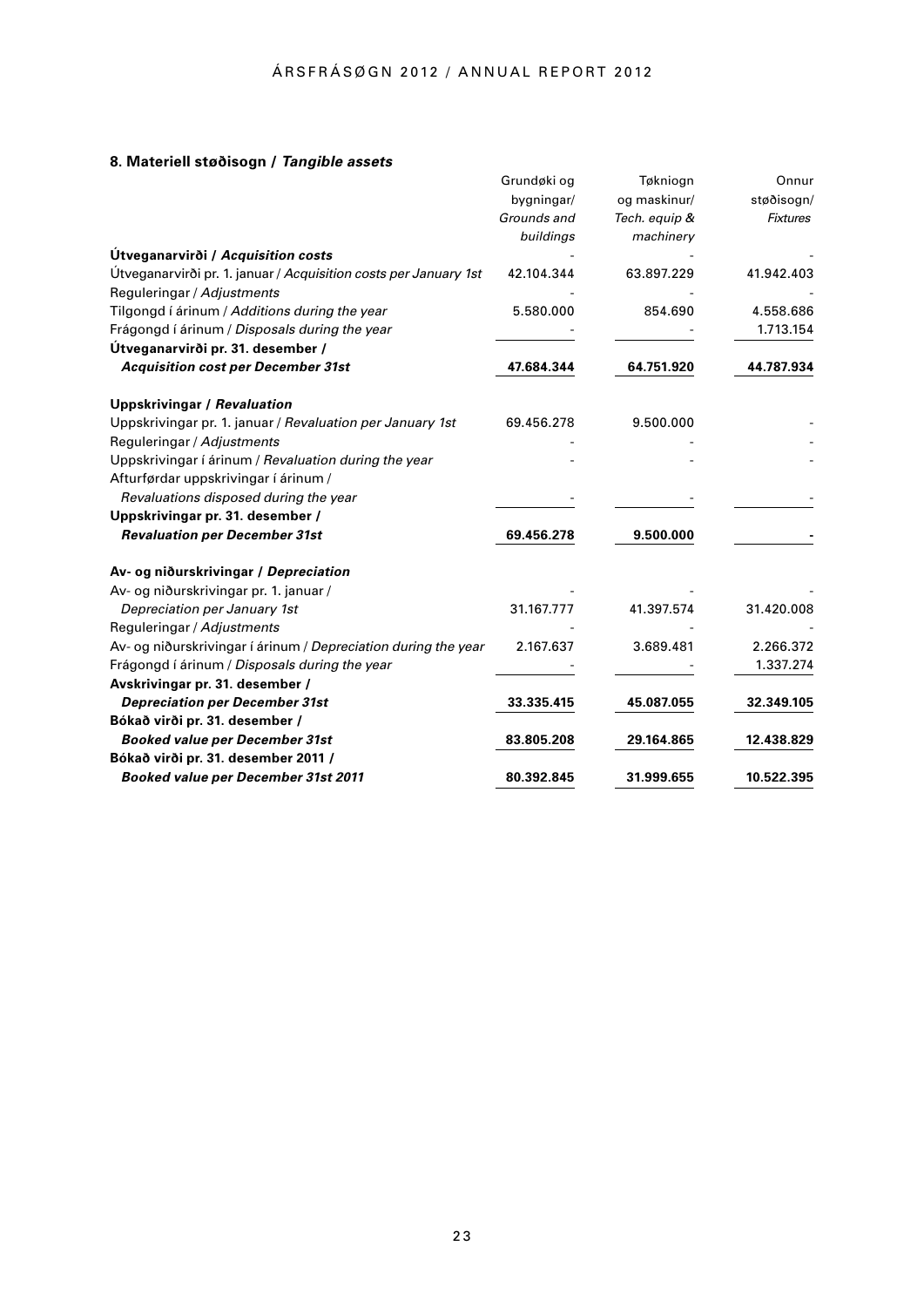# **9. Eginognaruppgerð**

|                                                                            | Parta-           |            | Fluttur      | Uppskot til              |                        |
|----------------------------------------------------------------------------|------------------|------------|--------------|--------------------------|------------------------|
|                                                                            | peningur/        | Yvirkurs/  |              | vinningur/ vinningsbýti/ | $i$ alt /              |
|                                                                            | Share            | Share      | Retained     | <b>Dividend</b>          | Total                  |
|                                                                            | capital          | Premium    | earnings     |                          |                        |
| Saldo pr. 1. jan / Total per January 1st<br>Broytingar í roknskaparhátti / | 6.000.000        | 80.637.033 | 43.861.542   |                          | -5.000.000 125.498.575 |
| Changes in Accounting policies<br>Broytingar í uppskrivingum /             |                  |            |              |                          |                        |
| Changes in revaluations                                                    |                  |            |              |                          |                        |
| Kapitalhækking/-lækking/                                                   |                  |            |              |                          |                        |
| Capital increase/decrease                                                  |                  |            |              |                          |                        |
| Útgoldið vinningsbýti / Dividends paid out                                 |                  |            | $-5.000.000$ | 5.000.000                |                        |
| Uppskot til býti av úrsliti /                                              |                  |            |              |                          |                        |
| Proposed allocation of result                                              |                  |            | 19.358.491   | 0                        | 19.358.491             |
| Saldo pr. 31. desember /                                                   |                  |            |              |                          |                        |
| <b>Total per December 31st</b>                                             | 6.000.000        | 80.637.033 | 58.220.034   | 0                        | 144.857.067            |
|                                                                            |                  |            |              |                          |                        |
| Partapeningurin / Share capital                                            | Partabrævastødd/ | Tal/       |              | Vanlig partabrøv/        |                        |
|                                                                            | Denominiation    | Number     |              | Ordinary shares          |                        |
|                                                                            | 500              | 4          |              | 2.000                    |                        |
|                                                                            | 98.000           | 1          |              | 98.000                   |                        |
|                                                                            | 100.000          | 3          |              | 300.000                  |                        |
|                                                                            | 400.000          | 4          |              | 1.600.000                |                        |
|                                                                            | 500.000          | 6<br>1     |              | 3.000.000<br>1.000.000   |                        |
|                                                                            | 1.000.000        |            |              |                          |                        |
| Nota 10: Langfreistað skuld / Long term debt                               |                  |            |              |                          |                        |
| Langfreistað skuld at gjalda aftaná 5 ár /                                 |                  |            |              |                          |                        |
| Long term debt remaining after 5 years                                     |                  |            |              | Kr. 56.385.443           |                        |
|                                                                            |                  |            |              |                          |                        |
| 11. Aðrar skyldur / Other obligations                                      |                  |            |              |                          |                        |
|                                                                            |                  |            |              | 2012                     | 2011                   |
| Veðsetingar / Charged assets                                               |                  |            |              |                          |                        |
| Trygd er latin í matr. nr. 1.038ag í Tórshavn til TAKS                     |                  |            |              |                          |                        |
| hvørs bókaða virði 31/12-2012 er kr. 14.320.000 /                          |                  |            |              |                          |                        |
| Security provided in the land register no. 1038ag in Tórshavn to TAKS      |                  |            |              |                          |                        |
| Value per 31.12.2012 of 14.320.000 DKK                                     |                  |            |              | 15.000.000               | 15.000.000             |
| Trygd er latin í ognum til P/F Eik Banki.                                  |                  |            |              |                          |                        |
| Samlaða bókaða virði 31/12-2012 á hesi støðisogn er kr. 111.088.902        |                  |            |              |                          |                        |
| Allar tinglýsingar í støðisognina eru tó ikki gjørdar við roknskaparlok. / |                  |            |              |                          |                        |
| Security provided in property to P/F Eik Bank                              |                  |            |              |                          |                        |
| Combined value per 31.12.2012 of 111.088.902 DKK                           |                  |            |              |                          |                        |
| Registration not finalised at end og financial year                        |                  |            |              | 144.000.000              | 144.000.000            |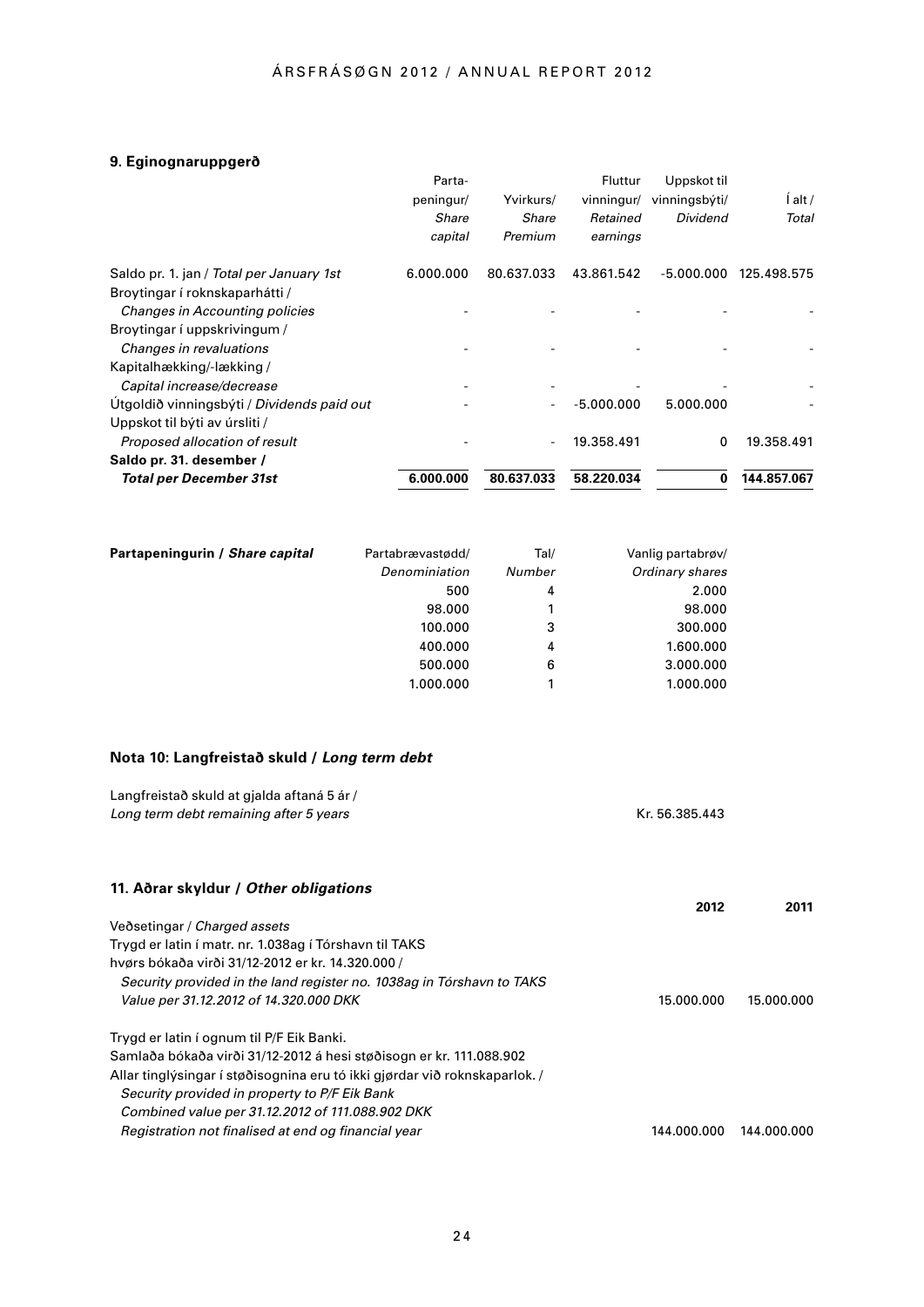## **12. Reguleringar /** *Adjustments*

|                                                                       | 2012       | 2011       |
|-----------------------------------------------------------------------|------------|------------|
|                                                                       |            |            |
| Rentuinntøkur / Financial income                                      | $-209.708$ | $-284.760$ |
| Rentuútreiðslur / Financial expences                                  | 9.239.766  | 10.704.259 |
| Avskrivingar / Depreciation                                           | 14.297.010 | 14.148.100 |
| Nettovinningur/tap i.s.v. sølu av støðisogn / Loss on sales of assets | 70.400     | $-54.050$  |
| Partafelagsskattur / Company tax                                      | 5.466.756  | 4.013.687  |
| Reguleringar rakstur i alt / Adjustments in operational items total   | 28.864.224 | 28.527.235 |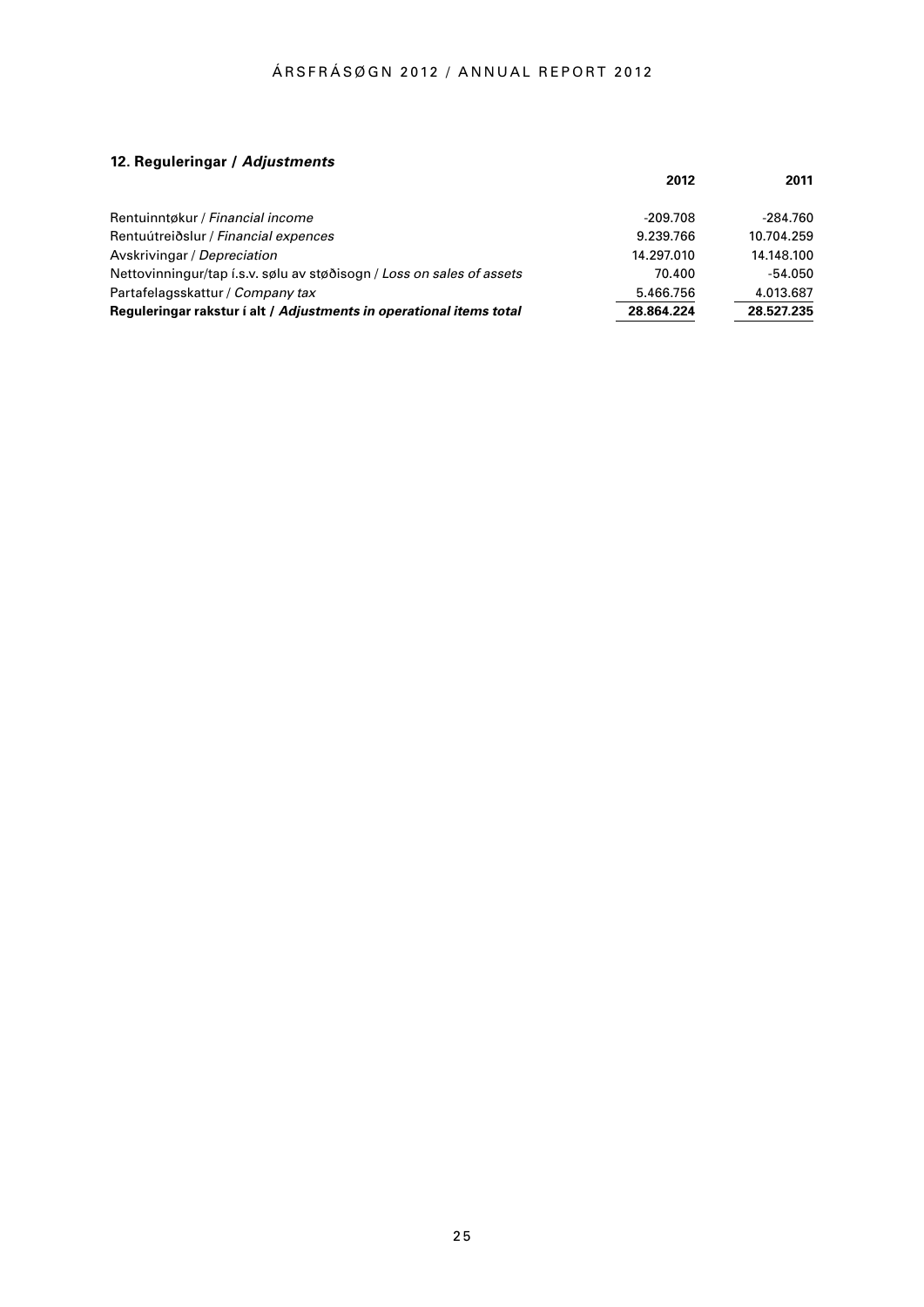# Leiðslan í Magn / *Management of Magn*

Nevnd / *Board of Directors* 

**Christian Nagata** Formaður / *Chairman*

**Guðmundur Þórðarson**  Næstformaður / *Vice Chairman*

**Jens Meinhard Rasmussen** Nevndarlimur / *Member of the Board*  Stjórn / *Management*

**Hendrik Egholm**  Stjóri / *Managing Director* Leiðandi starvsfólk / *Senior employees* 

**Johnni M. Poulsen** Fíggjarstjóri / varastjóri / *Chief Financial Officer* / *Vice Managing Director* 

**Leif Hovgaard** Søluleiðari / *Sales Manager*

**Rói Kalsø** Retail leiðari / *Retail Manager*

**Andrias Jacobsen** Rakstrarleiðari / *Operational Manager*

**Ernst Jacobsen** Tekniskur leiðari / *Technical Manager*